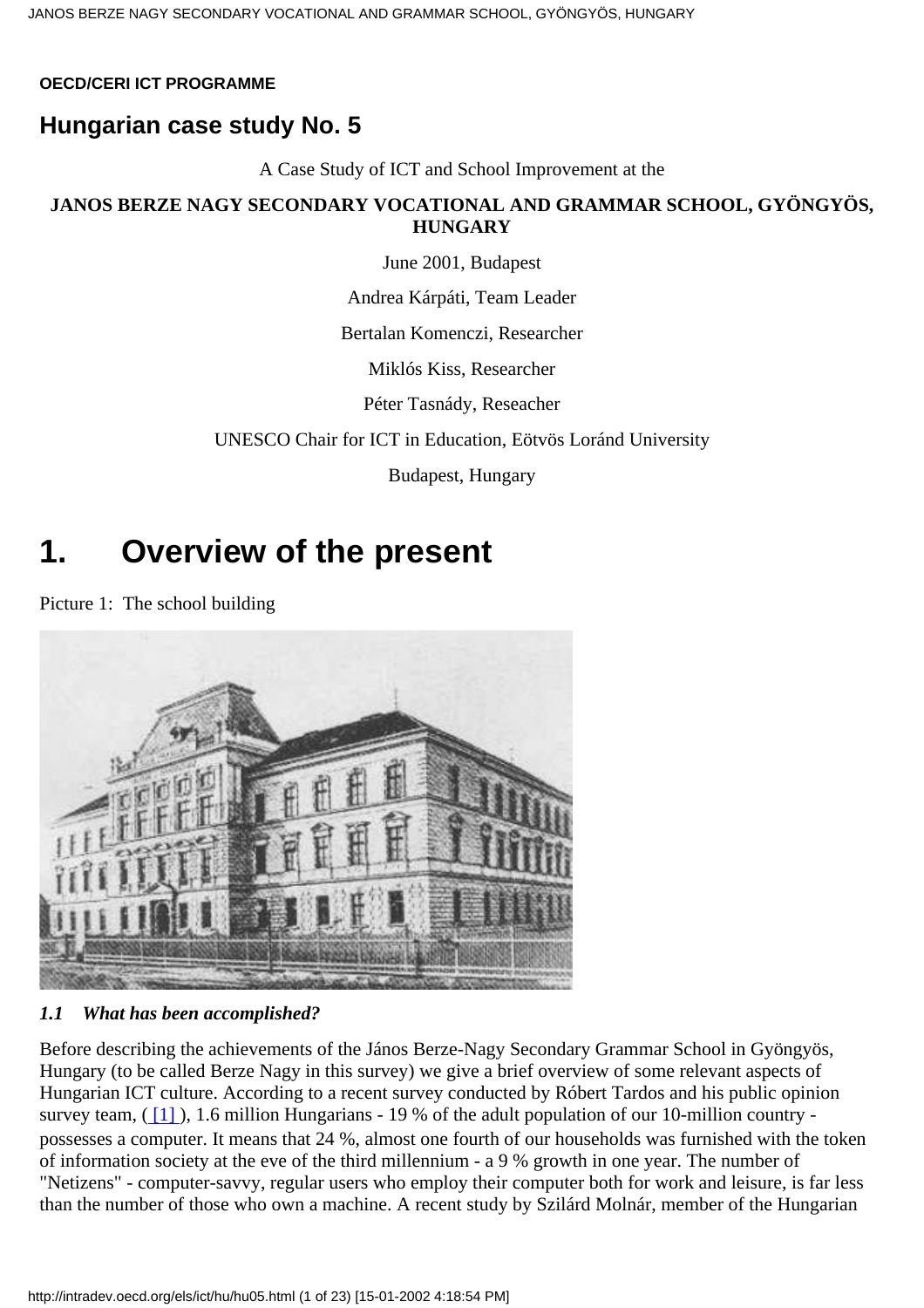<span id="page-1-1"></span><span id="page-1-0"></span>Information Society Trends Research Center [\( \[2\]](#page-21-1) , home page:<http://www.ittk.hu/>) indicates that only 1-3 % of the adult population of our country can me considered thoroughly computer-literate. The number of Internet subscribers almost doubled within the last year. (It grew from 62 .000 in January 1999 to 110.000 in January 2000. [\[3\]](#page-21-2) ) The biggest supplier, partially state-owned MATÁV (Hungarian Telephone Company) totaled a 77 % increase of Internet subscribers by the end of 1999.) Most homes with Internet access use a modem, although ISDN access is becoming increasingly popular - the number of sites so connected grew 90 % last year.) The growth rate of PC purchases is, however, not that encouraging an estimated 4 % per year.

The computerisation of Hungarian schools, a major national investment co-ordinated by the School Net Office of the Hungarian Ministry of Education, was backed also by international grants. PHARE, EU-Socrates Project, the British Know How Fund and the World Bank were the major sponsors of projects. Far beyond the purchase of up-to-date technology, these projects resulted, for example, in a profound modernisation of vocational education and the development of a range of distance education centres all around the country. Private funding was also important - primarily the George Soros Foundation-Budapest that excellently allocated and monitored grants that reached about 600 schools in all and more than 5000 teachers.

<span id="page-1-2"></span>The most intensive phase of hardware development occurred *between 1995 and 1997, when the World Bank* and PHARE launched their big ICT projects in the country. ([4]) The Hungarian Schoolnet Project (<http://www.sulinet.hu/> ) could build a firm foundation: hundreds of secondary schools that already had an expertise in using ICT both for education and intra- or extra-school communication purposes. Expensive *infrastructure* in permanent need of upgrading and maintenance is the eternal source of complaint of those who consider ICT an unnecessary expenditure for schools that scarcely scrape by their budget anyway. Hungarian schools are moderately equipped. In 1995, we ranked 17 out of 23 countries assessed. In an international survey done by the educational institute of OECD, CERI. (Cf. Education at a Glance, 1998) In primary schools (compulsory, 8 grades, oldest students' age range: 6 - 14) there were 43 students per computer, whereas in Canada, Great Britain and Australia 5 students shared a PC at school. Between 1997-1999, however, the Ministry of Education initiated a massive computerization movement. This 3 billion HUF (cca 500.000 USD) was allocated, to connect *all secondary schools*, (about 700 in number), *30 % of primary schools* (400 in all) *and one educational institute per county* (22 in all) to the Internet. By the end of 1999, the ambitious plan has been accomplished. Although funds for upgrading, maintenance and the employment of local system operators are extremely scarce, traditional Hungarian ingenuity (a virtue that led our students to victory in the first three *Olympic Games in Information Technology* [\[5\]](#page-21-4) ) lead to a more or less acceptable learning environment in hundreds of schools. Fights for improvement of facilities and working conditions started instantly: in 1998, the *Association of Teachers of ICT* was founded. With more than 800 members, this association is a major promoter of innovation and research. ([http://www.isze.hu/\)](http://www.isze.hu/)

<span id="page-1-3"></span>Members of our Schoolnet ("*Sulinet*", an acronym using the kid name for school) receive free, 24-hour Internet connection (mostly ISDN), a computer laboratory with up to 20 PCs and a server, a software and printed manual package called Internet Starter's Kit. The Schoolnet Office employs part-time a large group of subject specialist teachers who created a weekly updated, authentic content-rich and therefore increasingly popular web site:<http://www.sulinet.hu/>features columns for all compulsory school disciplines. Content ranges from learning games to translated articles from professional journals, lesson plans, teaching resources and links to both scientifically and educationally reliable web sites.

Picture 2: Complab1) Computer laboratory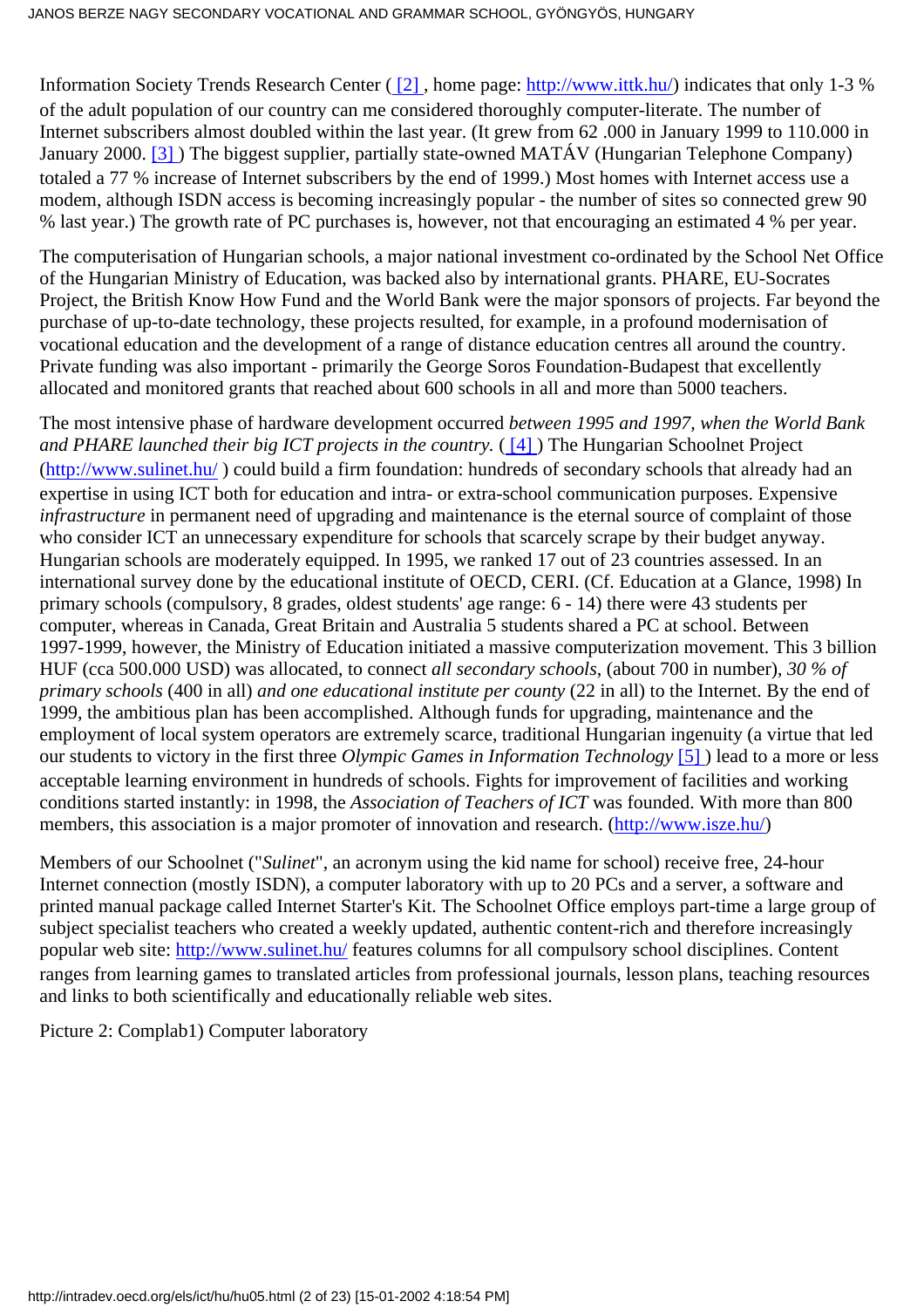

1 . Table: Student /computer ratio per school type, June 2000 (Source: unpublished research report by Éva Tót, National Institute for Educational Research)

| School type                                |           | <b>Average number of Average number. of students</b> | <b>Avr. Number of stud. per</b> |
|--------------------------------------------|-----------|------------------------------------------------------|---------------------------------|
|                                            | computers | $\ $ per PC                                          | Internet-connected PC           |
| <b>Primary school</b>                      | 15.67     | 30.11                                                | 37.49                           |
| <b>Secondary</b>                           | 38.66     | 17.72                                                | $\sqrt{23.64}$                  |
| grammar school                             |           |                                                      |                                 |
| Secondary                                  | 61.14     | 13.98                                                | $\sqrt{21.74}$                  |
| <b>vocational school</b>                   |           |                                                      |                                 |
| <b>Vocational training</b> $\boxed{52.96}$ |           | 28.92                                                | $\sqrt{37.55}$                  |
| school                                     |           |                                                      |                                 |
| <b>TOTAL</b>                               | 32.95     | 24.20                                                | $\sqrt{21.73}$                  |

Berze-Nagy was one of the first schools in the country to take part in the large national computerisation projects. The school's ICT facilities were organised to support the "School of the Information Age" model and facilitate personalised acquisition of knowledge. The library was furnished with a set of computers, an electronic catalogue was created and a rich collection of digital information resources made available to students. Staff was trained in educational computing and started using the resources in the teaching of a range of disciplines. Computer circles for students were organised to supplement regular, compulsory ICT studies.

The school soon became *a regional, then a national centre for ICT in education* with presentations and visits organised for staff members of secondary schools. The principal started teaching at training courses of Eötvös University and Károly Esterházy Teacher Training College. Staff members prensented about their experiences at national conferences. The Berze Nagy model for using ICT in education found its way to the Hungarian teaching public.

ICT became a challenge for teachers at Berze Nagy and their use resulted in a *paradigm shift in education.* The emphasis was transferred from traditional knowledge transmission to the development of the abilities to deal with information, formation of communicative and social competencies and the generation of positive attitudes towards the changes. In the following table a few important elements of this shift in emphasis are summarised in an essay on ICT at schools by Bertalan Komenczi, former Principal and initiator of the reforms related to the introduction of ICT at Berze-Nagy::

| <b>Education in the industrial society</b> | <b>Education in the information society</b>         |
|--------------------------------------------|-----------------------------------------------------|
| Teaching data, rules, ready-made solutions | Formation of abilities, competencies, expertise and |
|                                            | attitudes                                           |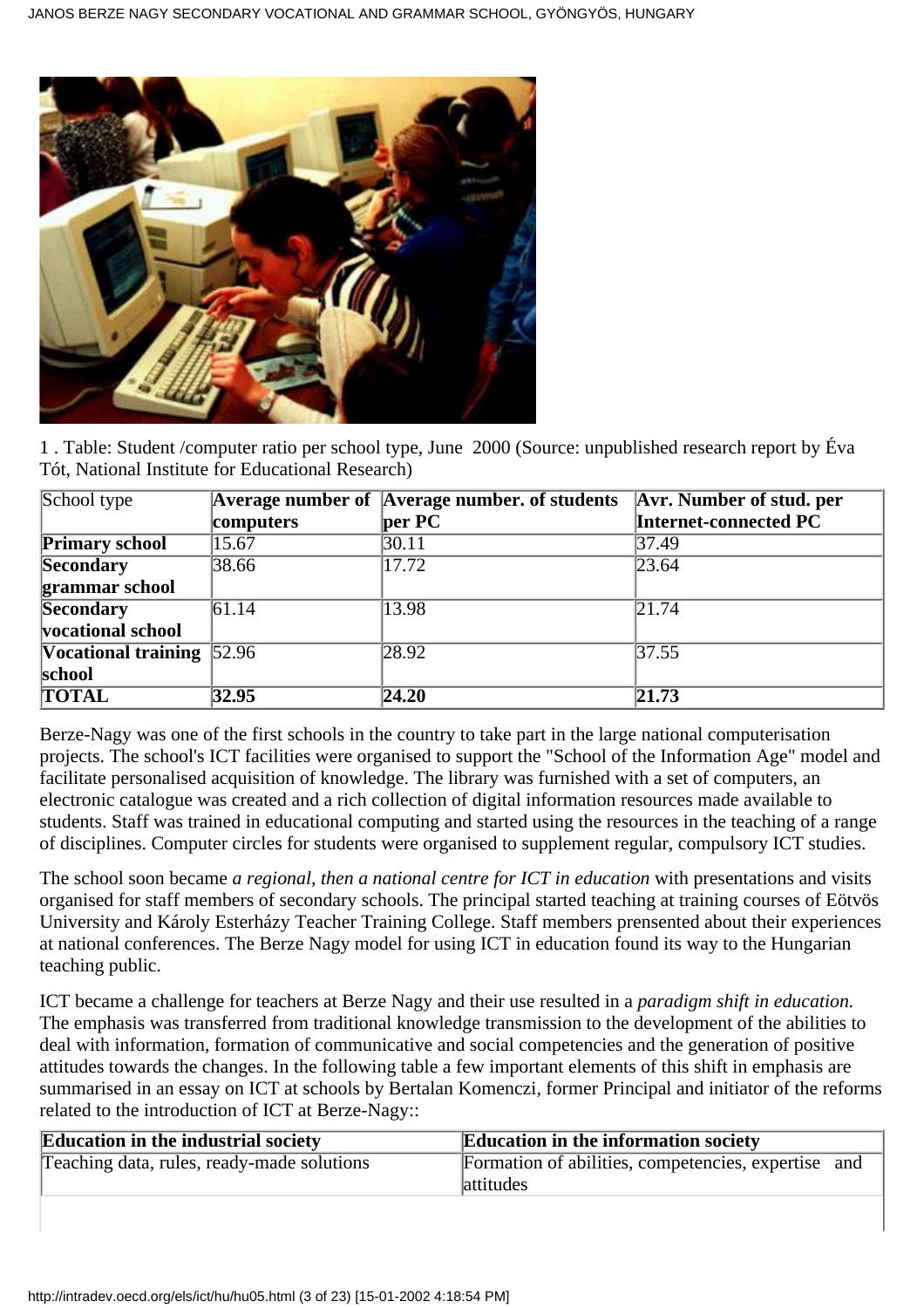| Transfer of closed, definitive knowledge                                                              | Formation of the attitude that learning                 |
|-------------------------------------------------------------------------------------------------------|---------------------------------------------------------|
|                                                                                                       | is a lifelong process                                   |
| The source of knowledge is the school and the teacher Integration of information elements coming from |                                                         |
|                                                                                                       | different sources and perspectives                      |
| Teaching in the frame of classes                                                                      | [Learning, in smaller, frequently heterogeneous groups] |
| Domination of instruction by teachers                                                                 | Students accumulate the skills individually in an       |
|                                                                                                       | inspiring learning environment                          |

The most important achievement of the school is that it has managed to transform its learning culture from the model characteristic for the industrial society to the model characteritic for the information society.

#### *1.1 Who profits from the introduction of ICT?*

The *library* equipped with PCs has become the main information and media centre for the students where the Gutenberg-galaxy and the Neumann-universe have completed each other, thus helping the work of both student and teacher. Gutenberg-galaxy means the written or printed cultural heritage of humanity. Neumann-universe is the world of digitally encoded and electronically stored information.

Through Internet connections, opportunities of those who use our library have grown substantially. Teachers and students make regular use of the text and image databases available online, assisted in their search by the librarian who has received profound training in electronic library management.

Picture 3: The school library



The use of the *computer laboratory* has also changed substantially since the 1980s when the first computers were installed. Programming became a secondary issue, user training comes first. The PCs are also available after lessons for students and teachers when they can practice at the chosen pace or work on different topics. They are assisted by the systems manager and the ICT teachers who volunteer to supervise extracurricular use and give advice.

The *intranet system* oft he school is being continuously filled with materials related to different disciplines and has become an important forum for knowledge sharing.. The general and full availability makes it possible that the students learn and practice the necessary users' skills and knowledge for the future use of information technology in life.

Students at Berze Nagy learn two *languages* in small groups formed according to abilities and knowledge, having 3, 4 or 5 foreign language classes per week. Native teachers help the high-level language teaching. Course books used have ICT support in the form of CD-ROMs and web pages. (E.g. Hotline, Streetwise,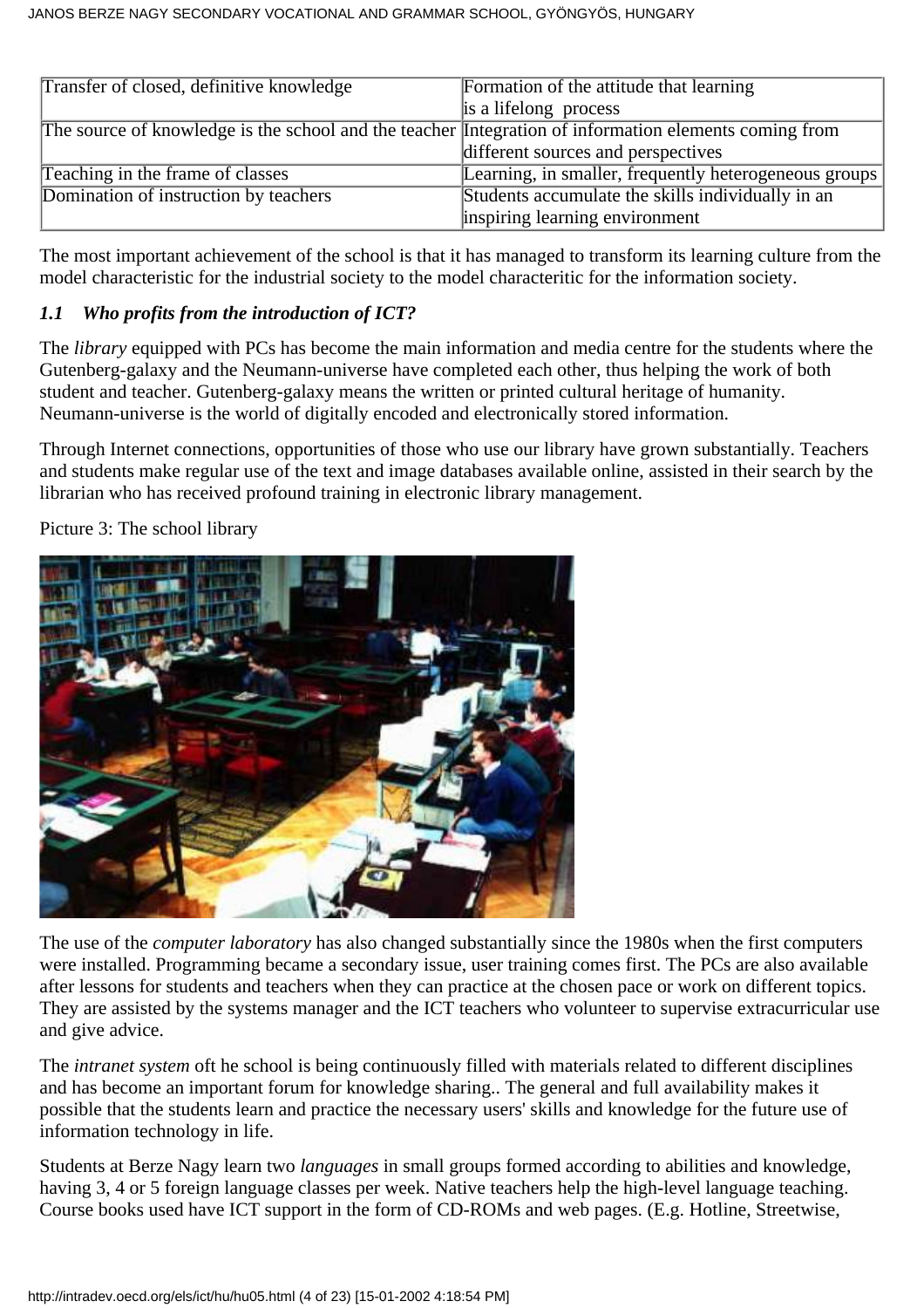WOW; Deutschmobil, Deutsch Aktiv Neu, etc.) To make teaching more effective and alive, video films and audio tapes are also used.In 2000, 32 % of the 172 graduates have passed the state language examination - a good result bearing in mind that this is the strictest language exam available in Hungary.

Since 1990 the school has been taking part in the *exchange programmes* offered by international organisation of the AFS. They have received students from Australia, Canada, Finland, Denmark, Belgium, America and Thailand. Selected students spent 3-6 months in Austria, Belgium, Germany, and the USA. Berze Nagy is in permanent partnership with schools from Asti, in Italy and Cirencester(Kingshill School), in England. With these schools, common events, staff and student exchanges are on the agenda every year. These exchanges and partnerships are organised and followed up through e-mail correspondence.

#### **1.2** *How do the staff, students, and parents view these accomplishments?*

A basic concern for schools today in Hungary is to adapt as early as possible to the challenges of our era. Parents are deeply convinced that computer skills will play an important role in the careers of their children. At Berze Nagy, staff keeps discussing how ICT could be made a more important part of school culture. In teacher and management interviews it was repeatedly emphasized that the traditional educational system progressively loses its prerogative that it is the only representative of knowledge transfer. Reference was made to Lewis J. Perelman's much disputed book " School's Out" tries to convince the American taxpayers that the new information media and the system of public education are incompatible and therefore, in the interest of healthy economic growth, the latter should simply be scrapped. [\[6\]](#page-21-5)

<span id="page-4-0"></span>Picture 4: The staff of the school



<span id="page-4-1"></span>*Teachers* most active in the involvement of parents in the diffusion of ICT culture quoted Seymour Papert, who in his newly published book emphasises the importance of the *learning-at-home culture* as compared to the poor effectiveness of the school-style learning. He discusses how parents could effectively promote the computerised home-learning of their children. [\[7\]](#page-21-6) Most teachers believe that the new advances upgrade the teacher's profession. They hope that the value of good teachers and good schools will increase exactly because of the challenges of our era. Instant access to data and information doesn't mean that knowledge will be acquired automatically - *the filtering of information and knowledge management* will be important teacher responsibilities.

<span id="page-4-2"></span>.Those researchers who dreamed about and realised the technology of the information age, from Bush to Tim Berbers-Lee, possessed great intellects and deep mental abilities. The Internet and the web have been created by the co-operation of knowledge workers in university circles who were engaged in basic research. To use the world wide collective knowledge system intelligently, one has to have excellent intellectual prerogatives. [\[8\]](#page-21-7) These skills cannot be acquired by simply sitting in front of the computer and surfing the Internet. The philosopher Jürgen Mittelstrass states a profound truth when he writes:

<span id="page-4-3"></span> "The information superhighway actually presupposes that the mind is independent and has an ability to judge. It doesn't create it....and that is possibly our problem." [\[9\]](#page-21-8)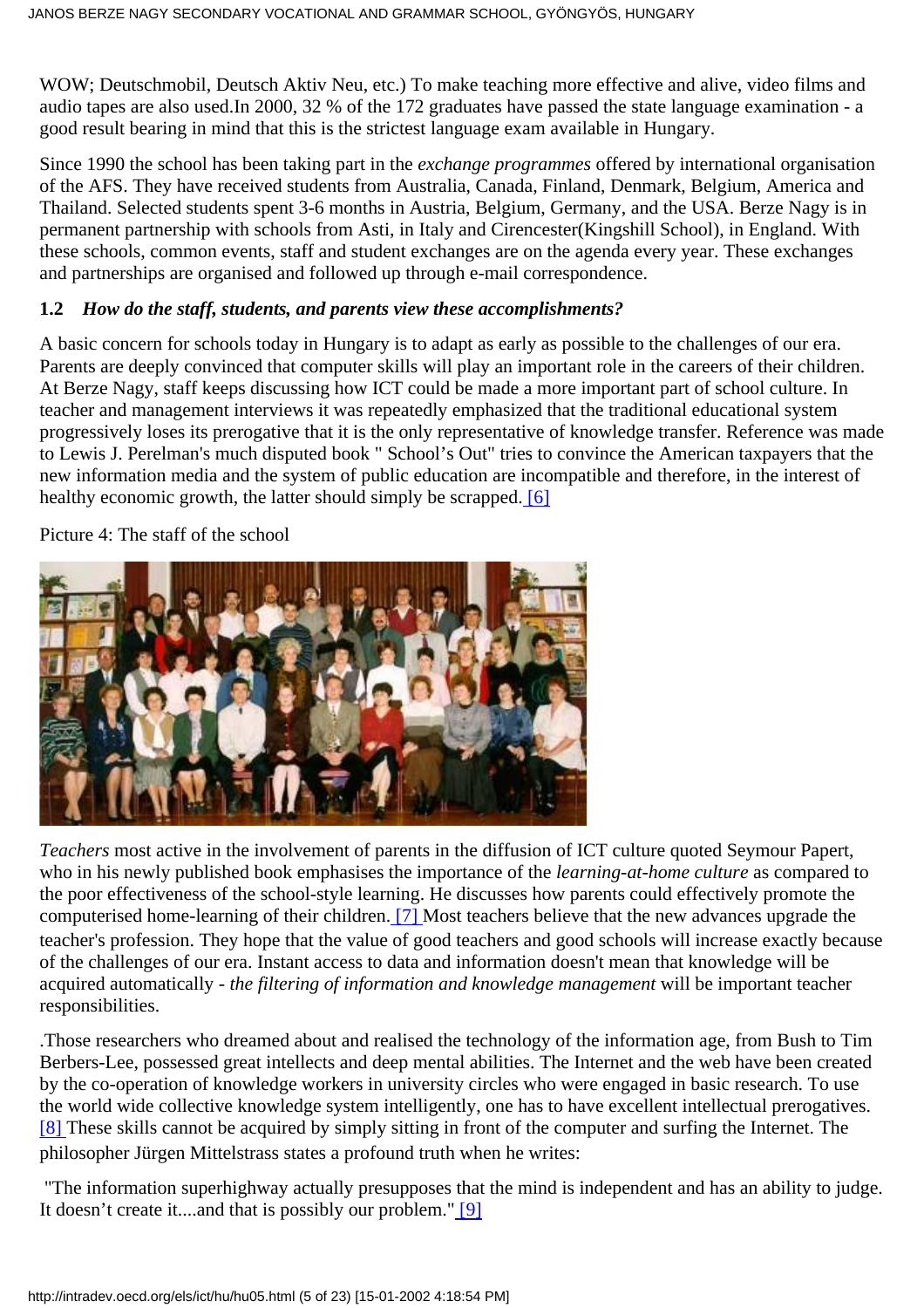Everybody needs an "a priori" inner web: his or her personal neural net. This is essentially a hypermedia system that makes us suitable to take advantage of the indefinite possibilities of the outer web. The teacher may be the master craftsman who determines what the minimal contents necessary for an effective inner web should be and how they should be utilised. The school is the place where all this can happen with the right timing and in the appropriate sequence.

*ICT teachers* emphasise that the trend is that the machines will accommodate to the humans[. \[10\]](#page-0-0) It will be much more important to have a well-rounded education and to know the lingua franca of the information age, the English language. Another factor which makes the teacher indispensable is an increasing demand for an assembly of properties: curiosity, motivation, openness, sensitivity, inner stability and a determinedly positive value system. In order for the student to acquire such properties, the teacher can do a lot. Through the study of multimedia programs and adaptive teaching software I gained a strong appreciation of the value of a good teacher. He produces a superb multimedia presentation. He associates high-level interactivity to the visual and auditory elements, creating a teaching program accommodated to the cognitive capabilities of the students. He applies a large amount of continuously updated software, and in addition, he demonstrates societal values and gives personal examples. He praises, encourages, consoles and if it is necessary, gives penalty for inappropriate use.

For *parents*, the most significant benefit of ICT culture is that it developa the ability for independent knowledge acquisition in children. They will be able to upgrade their knowledge and develop their skills throughout their entire lifetime almost irrespective of the local culture they are embedded in. For parents living in smaller towns and villages, this aspect is of crucial importance. They feel that their children will not be handicapped by living far away from libraries, museums and other information resources if they learn to use the Internet properly.

 The spread of computers, however, raises many questions. There is widespread concern among both teachers and parents about the effective use of new technology. Our respondents emphasized that *dehumanisation of the learning environment* must be avoided, the role of the educator retained and personalised instruction provided with the help of mixing traditional methods with computer-supported teaching techniques.



Picture 5: Girls in the computer lab

For *students,* ICT use is more of a challenge that a problem. They would like to have more access and better equipment, however they are aware of the accomplishments of the school management in this area. Home page design by students is rare, e mailing is frequent. They enjoy having Internet-related homework and gladly participate in fantasy or adventure games requiring co-operation of players through the Internet. Their favourite sites include youth subculture web pages mostly related to music styles, sport pages and information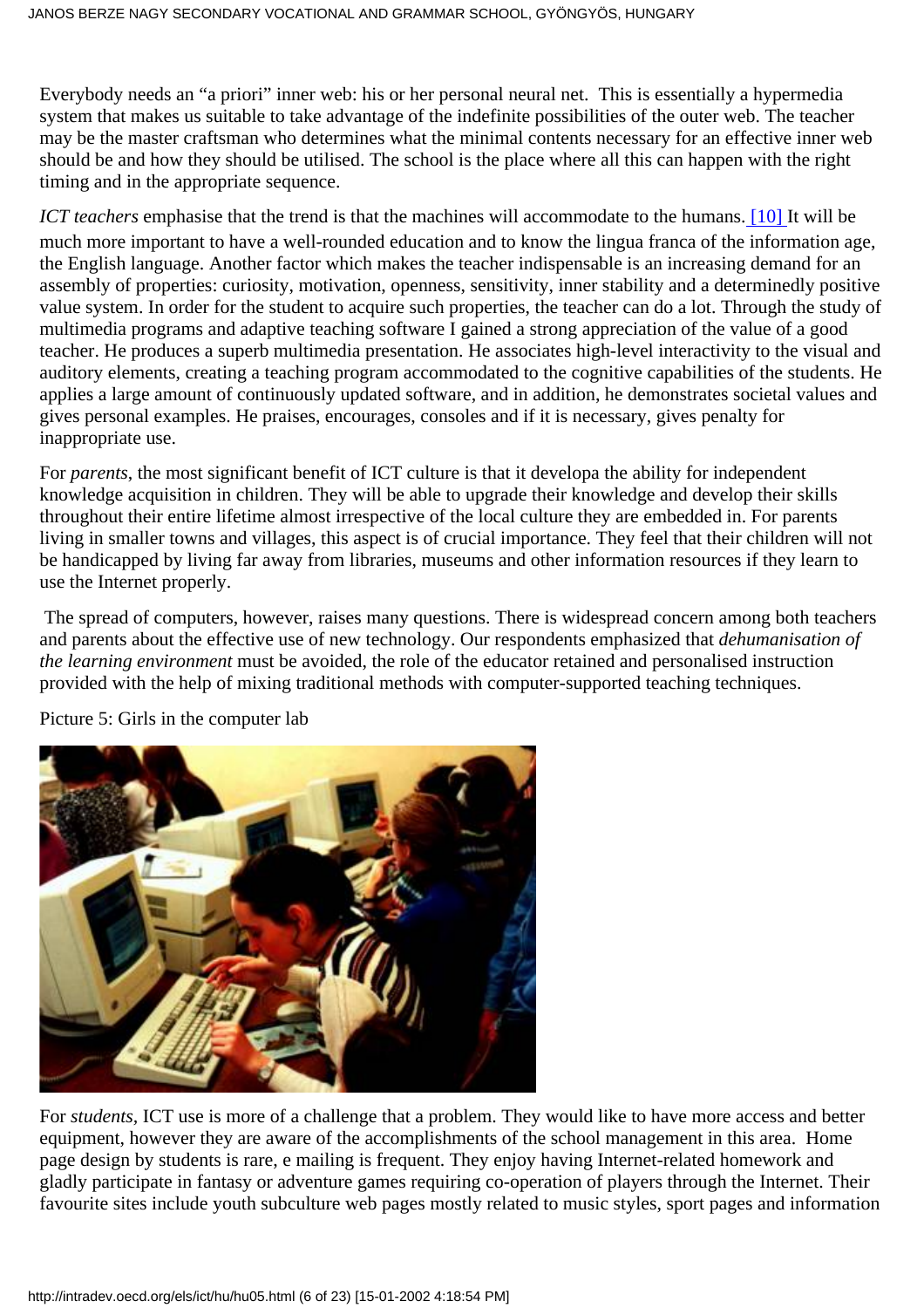portals with chat possibilities.

## **2 Overview of the past**

#### *2.1 What led to these accomplishments?*

In the case of Berze Nagy, we feel inclined to take this topic literally and briefly outline the history of the grammar school, one of the oldest ones in Hungary. The school home page gives a vivid description of how It was founded in the times of the Turkish occupation, in 1634. The Jesuit provincial sent for two priests who were acknowledged teachers and scientists to establish the grammar school and start teaching according to the principles of the Jesuit Order. The Jesuits - with small forced intervals - ran the school till 1773, till the dissolution of their order. From 1776 - at the request of the town authority- the Franciscan order took over the school and taught here for 122 years. By the end of the 19th century the order could no longer finance the continuously increasing institution and thus it was given over to the State. The six-form grammar school was expanded and a more scholarly, eighth-form institution was created.

The new - and presently visible - building of the grammar school was given over to use in September of 1899. It was a landmark building of modern school architecture of the age. At the international educational exhibition in London, 1908, Miksa Rausher, the Hungarian architect was awarded a gold medal for the functionalism of the floor plan and up-to-date furnishing. :

"The Town Council of Gyöngyös, with its generosity by accepting to pay off the instalments of the huge loan resulting from this monumental building, went to its utmost limits. The building of the two-storey palace of the grammar school is the highest embodiment of enthusiasm for the rising of standards for general education" (Gyula Wlassics, Minister of Education and Religion on the inauguration of the new building of the grammar school)

The teachers and the students of this school have always been characterised by openness and sensitivity to the new initiatives. The teachers played important roles in the cultural and spiritual life of the town and in the geographical studies of Gyöngyös and the Mátra Hills region. The teachers of the state grammar school published the first calendar of Gyöngyös in 1909. The intellectual contribution of the school to the preservation and development of the cultural life of the town has been important through the centuries, and it ensured a central position to our institution in the life of the town.



Picture 6: The neighbouring museum

Being the "intellectual centre" of the area is a mission that inspired management and staff of Berze Nagy to be on the cutting edge of educational reforms to participate in the first large scale ICT projects in the country.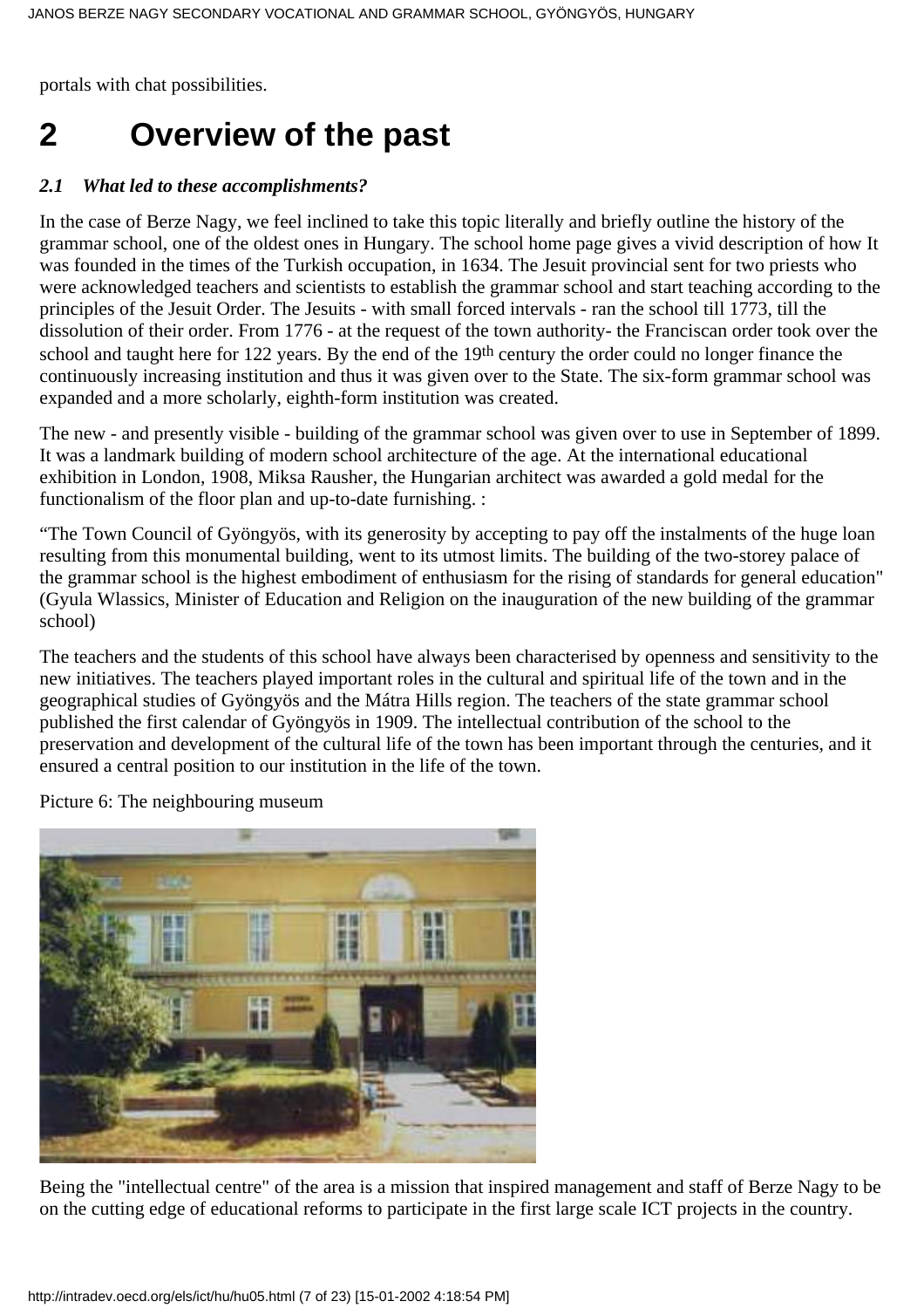With the help of funds of the George Soros Foundation, the first computer lab was furnished in 1996. When the Hungarian School Net began its operations in 1998, Berze Nagy was among the first secondary schools to be connected to the Internet through an ISDN connection and given another set of PCs. In that same year, Microsoft has selected the school to be a Microsoft Model School and give demonstrations about new educational applications. Substantial donations of equipment and software accompanied the nomination.

#### *2.2 Who initiated the ideas, who shepherded them to completion?*

The school's principal in the first phase of establishing ICT culture in Hungarian schools, 1996-1999, Bertalan Komenczi is one of the top experts in educational computing. He initiated the establishment of the library as knowledge centre, concluded an agreement with Microsoft to make his school a Microsoft Model School, took part in the George Soros Foundation projects related to Internet use (I\*Earn, Jefferson, cf: <http://www.soros.hu/>). His Deputy Principal, Péter Czinder, who is the head of the school today, an ICT specialist himself, was partner in his efforts.

Several teachers are involved in ICT-related innovations, but one of the youngest staff members, Miklós Kiss, teacher of Mathematics and Physics is especially active in co-ordinating research and innovation in this area.

#### *2.3 What barriers were overcome in doing this?*

"The providers of information technology promise quick, easy and, in addition, enjoyable and pleasant learning. However, the question arises whether the attractive, colourful pictures and film presentations are more of a hindrance than a help for intellectual concentration, by stimulating automatic encoding and superficiality. Doesn't the information, which can be produced so easily by using the new knowledge media, cause more trouble and insecurity than benefits and expected improvements? Is the rapid computerisation and the widespread technologisation of the teaching/learning environment desirable at all? Can the new media fit into the socio-cultural system of the teaching environment, an environment which developed in a traditional, evolutionary way? How credible is the promise of easy learning, promoted through the marketing efforts of the information industry? Whenever a new media appears, the hope is raised that there will be a substantial improvement in the quality of teaching and that the cultural level of the public will rapidly increase. Until now, this hope has never been realised. [\[11\]](#page-21-9) " (Bertalan Komenczi: E-learning. English language manuscript. 2000)

<span id="page-7-0"></span>So far, in the first four case studies from Hungary, we described financial factors as hindrances for easier diffusion of ICT culture. The same is true here as well, but moral and educational aspects of ICT use also kept coming up. The first phase of enthusiasm for computers seems to have gone and now teachers of Berze Nagy face "the age of realism": they have to make ICT a normal part of the educational and communication process. When talking with staff and external experts who promote the use of ICT in this school, the following ideas and authors were mentioned:

<span id="page-7-1"></span>In the eyes of sceptics, the current enthusiasm for computers is the triumph of hope over experience or worse, it reflects a persistent infatuation with technological fixes for deeply rooted social problems..." -asks the American Paul Starr in the introduction to his study.[. \[12\]](#page-21-10) In the midst of the euphoria regarding the educational utilisation of computers, it will be beneficial if we also learn about emerging doubts and reservations. In his book Theodore Roszak states, that he does not expect much from the new technology. According to him, the introduction of computers in schools has been promoted mainly by the computer and software industries and made possible by simple human gullibility.

<span id="page-7-2"></span>"The computer has entered the schools on a wave of commercial opportunism. One would be hard-pressed to find another time when a single industry was able to intrude its interest so aggressively upon the schools of the nation – and to find such enthusiastic receptivity ( or timid surrender) on the part of educators."……….For the most part, the schools (or mainly trend-conscious administrators and anxious parents, less so teachers) have responded with the promptness and gullibility of well-trained consumers to the commercial pressure of the computer industry. [\[13\]](#page-21-11)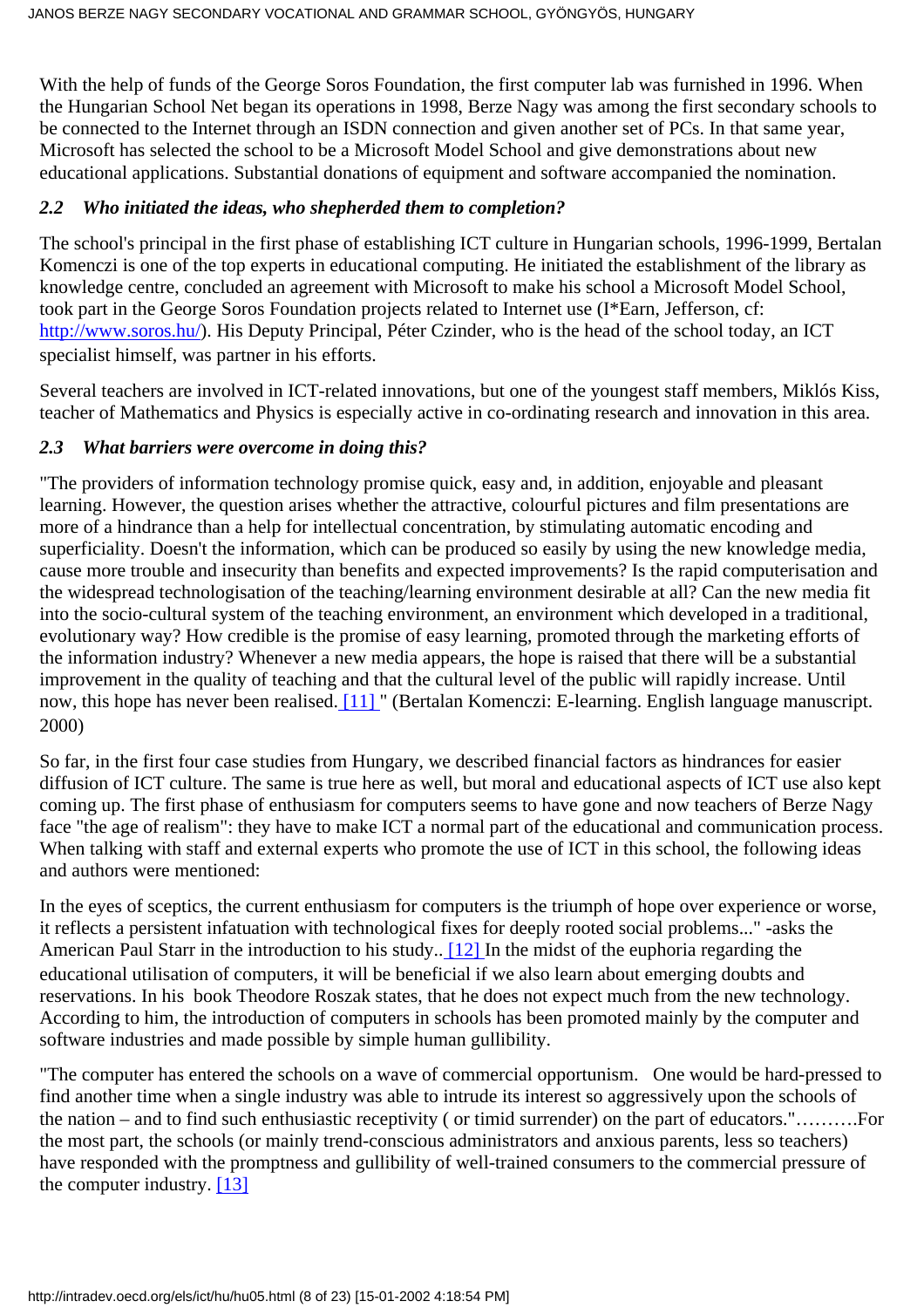Roszak is worried about the confusion arising from the misunderstanding of the capabilities of computers and the overestimation of the possibilities of computer technology. This is exactly what teachers at Berze Nagy want to avoid.

<span id="page-8-0"></span>Clifford Stoll, an American astrophysicist and computer security expert, was one of those who expressed a critical opinion about the Internet and the utilisation of computers in schools. [. \[14\]](#page-21-12) According to him, it is not worthwhile to waste limited financial means on expensive technologies that have a dubious effectiveness. Teachers need smaller classes, greater parental support and a higher appreciation from society, instead of computers integrated with networks. Stoll doesn't believe that knowledge can be easily and playfully achieved by using information instruments.

"I personally am unsure whether computers belong in classrooms. But I am *certain* computers will not do very much to make learning better. None of the innovations in the past 50 years … from filmstrips to videos … has proven to be as important as a damn good teacher. That seems so obvious to me: a good teacher and a motivated student. Between them they *don't* need a computer. It's not essential.[" \[15\]](#page-21-13)

<span id="page-8-1"></span>This dilemma is constantly on the agenda at Berze Nagy: when resources are scarce, how could they be optimally utilised? Is it really the purchase of new machines that will increase the efficiency of education?

<span id="page-8-2"></span>Neil Postman, Professor of the Media and Communication Chair of New York University also believes, as indicated in his new book, that computers do not mean real help, either in the fulfilment of the real purposes of schools, or in the solution of the serious problems in public education. He states: "Schools are not now and have never been chiefly about getting information to children." [\[16\]](#page-21-14) However, in a lecture for information specialists, he expressed himself in the following manner: " The computer is, in a sense, a magnificent toy that distracts us from facing what we most needed to confront - spiritual emptiness, knowledge of ourselves, usable conceptions of the past and future….True, it is only a machine but a machine designed to manipulate and generate information. That is what computers do, and therefore they have an agenda and an unmistakable message. The message is that through more and more information, more conveniently packaged, more swiftly delivered, we will find solutions to our problems....[" \[17\]](#page-22-0)

<span id="page-8-3"></span>According to Joseph Weizenbaum, Computer Science Professor of Massachusetts Institute of Technology, children should first learn their own language and acquire basic literacy and numeracy skills. "to be able to express their thoughts clearly that others can understand and to think critically" Computers do not have to do much about all this. At Berze Nagy, teachers feel more profound research is needed to prove if and to what extent computers can be used in improving learning results in different disciplines.

All these considerations show that *the diffusion of ICT culture should be a process of discussion* of goals, clarification of priorities, distribution of scarce resources in a was that is satisfactory for both the promoters and the sceptics of ICT culture. The most important barrier in ICT development seems to be lack of information and misinformation. Researchers and educational policy makers have to be more active in popularising advances in this area to convince those teachers who have well-founded worries that their "traditional" values and teaching style may be harmonised with new technology.

# **3 The present**

#### *3.1 Characteristics of the school*

"Education should provide value ideas, ideas that make life and the world comprehensible for the students. During the course of teaching we have to strive to provide the latest knowledge and to develop skills appropriate to the requirements of our age.

Each student should be helped to reach the maximum of his/her own potentialities - in pace according to his/her age and preconditions.

We have to respect the student's personality, dignity and rights.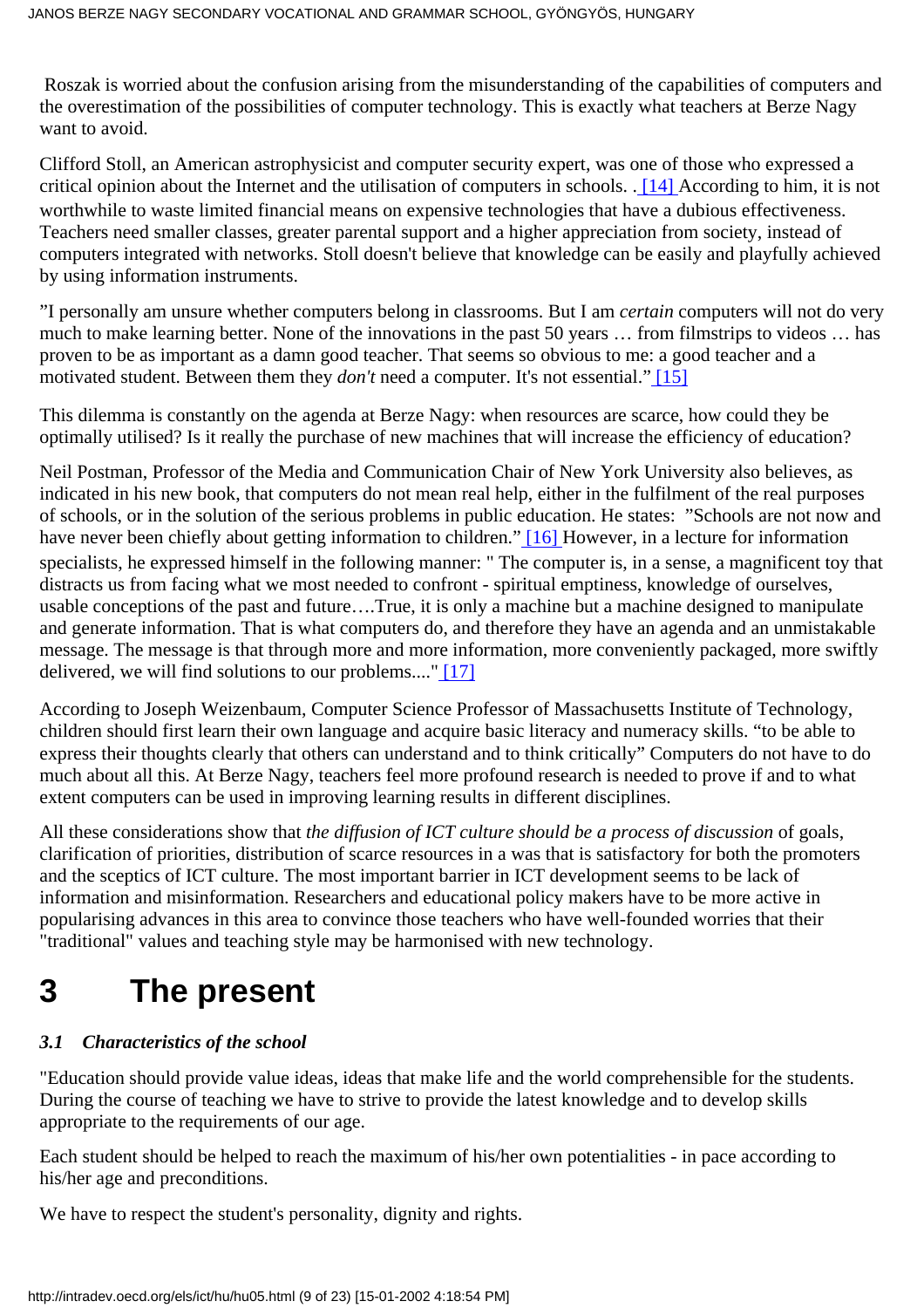Our fundamental aim is to have graduates who know their ways round the 21st century, who are capable of happiness and success.

The Educational programme of the school begins with these words that clearly show the staff's commitment to moral education and development of human values. Berze Nagy is a secondary grammar school offering ICT as a discipline and also as an optional area of study for all students. There are two types of secondary school programme available here: the 4-form, traditional for Hungary arrangement for students aged 14-18 and the 8-form, new type of secondary grammar school programme for students aged 11-18. Both training types end with a final examination called baccalaureate. ICT is an elective discipline for this final examination. Those students who select this option have 3 lessons a week in their last 2 years at school to prepare for the exam.

Teaching staff consists of 51 members and the student population is 700. The ICT infrastructure of the school is good. There are 58 multimedia computers connected to the Internet and 12 other computers that are used for administration and preparation of learning materials. 56 computers are distributed in classrooms, 2 are in the ICT room, 4 machines are at the disposal of teachers in the staff room and 5 are located in offices of management and administration. 3 PCs are in the library that is used as a knowledge centre and external classroom for the teaching of different disciplines. The four-forms educational system contains student groups or classes of general and special interests.

Among the most important aims and objectives of education in the Educational Programme of the school, the followings are included:

- Developing communication skills in both native and foreign languages
- Teaching information technology and media culture
- Developing skills to live a of healthy life style and environmentally conscious behaviour
- Learning the techniques of self organisation, discipline and assertion of group interests;
- Developing sense of duty and responsibility

The school offers special classes for those interested in ICT with accelerated number of mathematics, ICT and English language classes. Future computer specialists from the whole region of Gyöngyös frequent this training programme. The school also offers vocational training courses in the form of post-secondary education and have correspondence courses in their adult teaching section.

The library equipped with PCs has become the main information and media centre for the students where the *Gutenberg-galaxy and the Neumann-universe* have completed each other, thus helping the work of both student and teacher. Gutenberg-galaxy means the written or printed cultural heritage of humanity. Neumann-universe is the world of digitally encoded and electronically stored information. With the help of the Internet and other, traditional library facilities our students can work on common projects together with students from other countries. Through exchanging data, results and opinions, they can not only learn but acquire skills of communication and techniques of building new types of relations. PCs in the classrooms are available after lessons for students and teachers. They can practice at the chosen pace or work on different topics.

Picture 7: Audio-visual equipment in a classroom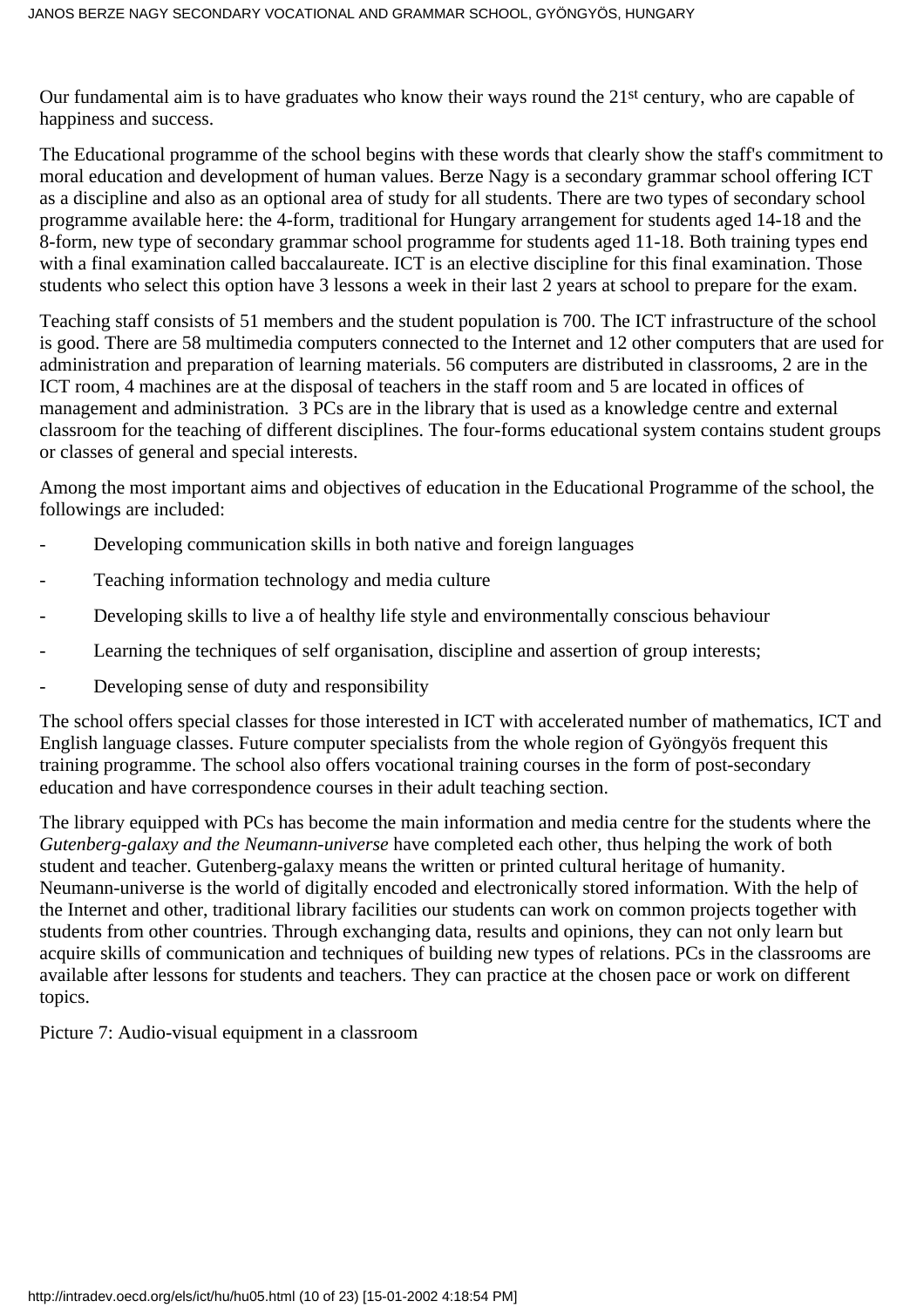

#### *3.2 Use of ICT by specialist teachers*

 Specialist teachers, as in other institutions, are instrumental in the diffusion of ICT culture. Apart from teaching ICT in normal and accelerated classes, they organise study circles for programming and multimedia design, cater for the school home page (w[ww.berze-nagy.](http://ww.berze-nagy./)sulinet.hu) and assist collegues voluntarily with CD and Internet use problems.

#### *3.3 Use of ICT by non-specialist teachers*

In order to describe the way non-specialists have been encouraged to use ICT technology in this school, let us quote the former principal and initiator of this culture, Bertalan Komenczi.

"Bill Gates thinks that the greatest promise of computers is that the user, following his/her own specific interests, can enhance his/her knowledge as far as he/she is willing to do. A student can become familiar with selected subjects through preferred channels and can reach any level of sophistication. Since everybody learns most effectively according to their own methods, computer learning programs are designed more and more in ways that they can be accommodated to individual learning preferences.

Computers of the future will be able to assess the cognitive style of the student and to adjust the learning program according to this. In such a way the student will be able to recognise his own learning preferences which may mean priceless help in the development of his own learning methods. The user of the computer will establish a personal relationship with the program, which will pay attention to what the student is interested in, what he already knows and has learned about a subject. The program serves as a personal help, assistant, or smart agent and finds the contents which are available on the Net and which presumably will be interesting to the user.

It is particularly useful that the students, with the help of computers, will be able to assess their own level of knowledge at any time without risks. Control and measurement, integrated into the learning process, become positive. Errors will not be associated with guilty feelings or reprimands, but with the simple necessity to clear up misunderstandings. If a process is not successful, the computer will propose that the student seeks help from the teacher. This system enables the student to assess his real knowledge, helps learning and makes it easier for the teacher to give appropriate help.

In a well-functioning educational environment, *all computers are networked*. The curricular material and a large portion of the exercises are kept on the school server and with the help of the teaching software the students can pursue their studies on their own. The system keeps track of the student's progress, thus the teachers and the parents connected to the database via the network from home can keep informed about their status at any time. The students frequently work in smaller groups, with the computer as the central focal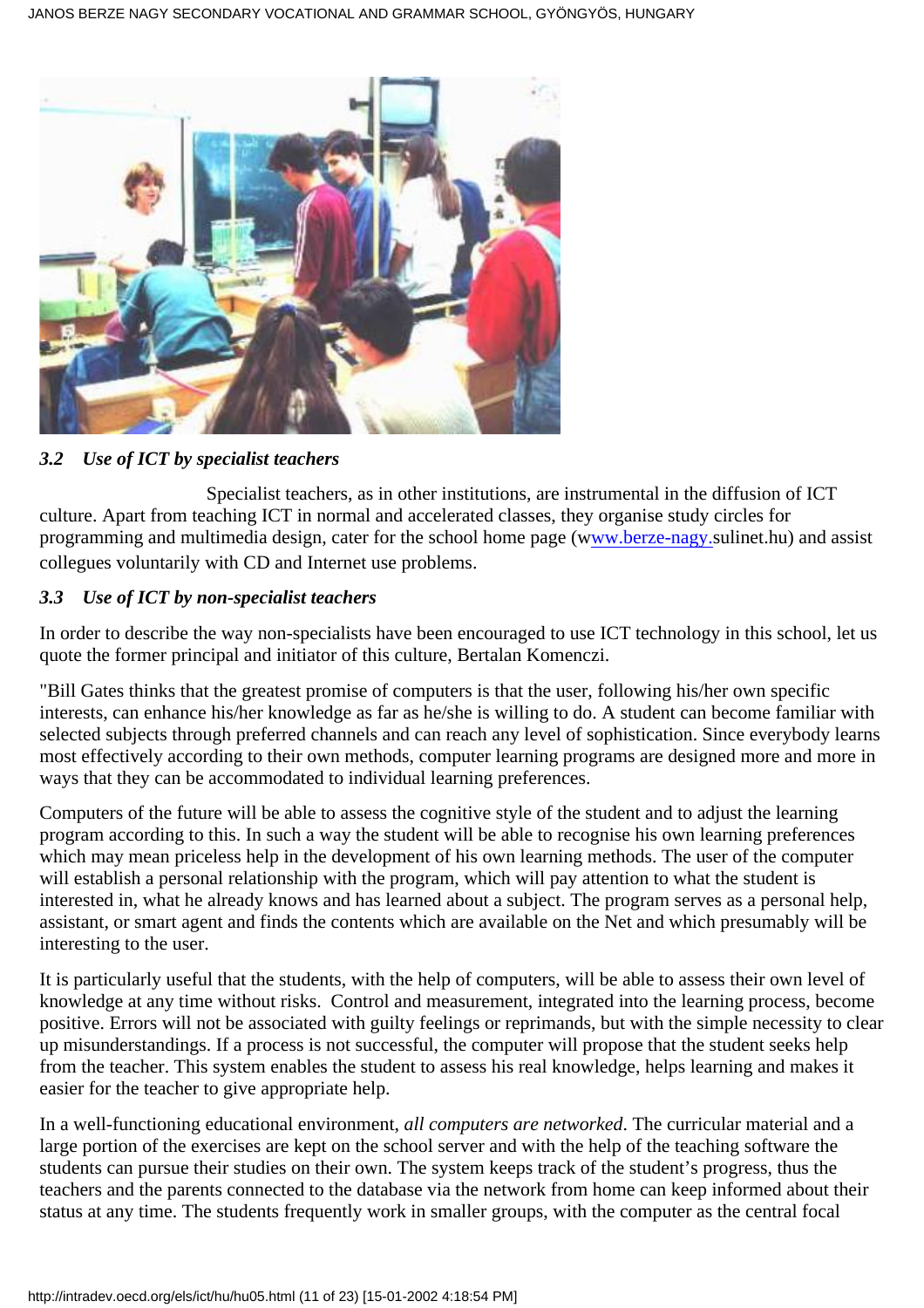point, and exchange experiences. Often teaching is theme- oriented instead of subject-oriented. The teacher gives lectures less frequently, therefore he has more time for individual instruction. He helps those that have a need for it, guides discussions for small groups or between groups, provides guidance and motivates the children.(Bertalan Komenczi: E-learning. English manuscript, 200[0 \[18\]](#page-22-1) )

<span id="page-11-0"></span>At Berze Nagy, similar arrangement of infrastructure is observable and the same, advanced applications are supported. Non-specialist teachers are encouraged to develop their *discipline-based home pages* (some of them are linked to the school home page and can be seen at <http://www.berze-nagy.sulinet.hu/>). Especially the teachers of Mathematics, Science, Chemistry, Physics, History and Foreign Languages make use of *educational software*. Downloading *material from the Internet* and using it in an Intranet environment is also common among the 15 % of teachers who belong to the "avant garde" of computer culture in this school.

Picture 8. Working in the computer laboratory



*On-line assessment,* however, is still rare in Hungary. Several large databases containing tens of thousands of reliable and valid test items are being elaborated but not yet open to public use. Software products contain an assessment element but this is in most cases not suited to the needs of the Hungarian national curriculum. Thus, teachers at Berze Nagy - many of whom would be interested in trying out a test bank to develop responsive assessment instruments - still use ICT basically for searching for and presenting learning content.

In order to compare data about teacher competence in the use of basic applications, here are data about the Hungarian average. (Survey by Éva Tót, 2000)

*Can You use a PC? (% of respondents per profession)*

|                                                   | Primary           | Secondary        | Pirmary           | Secondary         | Berze           |
|---------------------------------------------------|-------------------|------------------|-------------------|-------------------|-----------------|
|                                                   | school            | school           | school            | school            | Nagy            |
|                                                   | principals        | principals       | teachers          | teachers          |                 |
| No, and I do not plan to learn it                 | 2,2               | 1,6              | 3,6               | 2,1               |                 |
| No, but I plan to learn it                        | 18,2              | $\sqrt{7.8}$     | 18,3              | $\overline{9,1}$  |                 |
| am learning it now                                | 9,5               | $\overline{7,8}$ | $\overline{6,3}$  | $\overline{3,7}$  |                 |
| am a beginner, often need help                    | $\sqrt{23,4}$     | $\sqrt{23,4}$    | $\sqrt{25,5}$     | $\sqrt{20,2}$     | 15              |
| am an intermediate level user                     | $\overline{27.7}$ | $\sqrt{27,3}$    | [29,1]            | 40,3              | 45              |
| am an experienced user                            | 12,4              | $\sqrt{19,5}$    | $\overline{13,0}$ | $\overline{18,3}$ | $\overline{25}$ |
| Yes, it is part of my professional work $(= ICT)$ | $\overline{5,8}$  | $\overline{9,4}$ | $\sqrt{2,6}$      | $\overline{4.9}$  |                 |
| teacher)                                          |                   |                  |                   |                   |                 |
| Other                                             |                   | $\overline{0,8}$ | $\overline{.5}$   | $\overline{0.2}$  |                 |
| No answer                                         | 0,7               | 2,3              | $\overline{0.9}$  | 1,2               | $\overline{2}$  |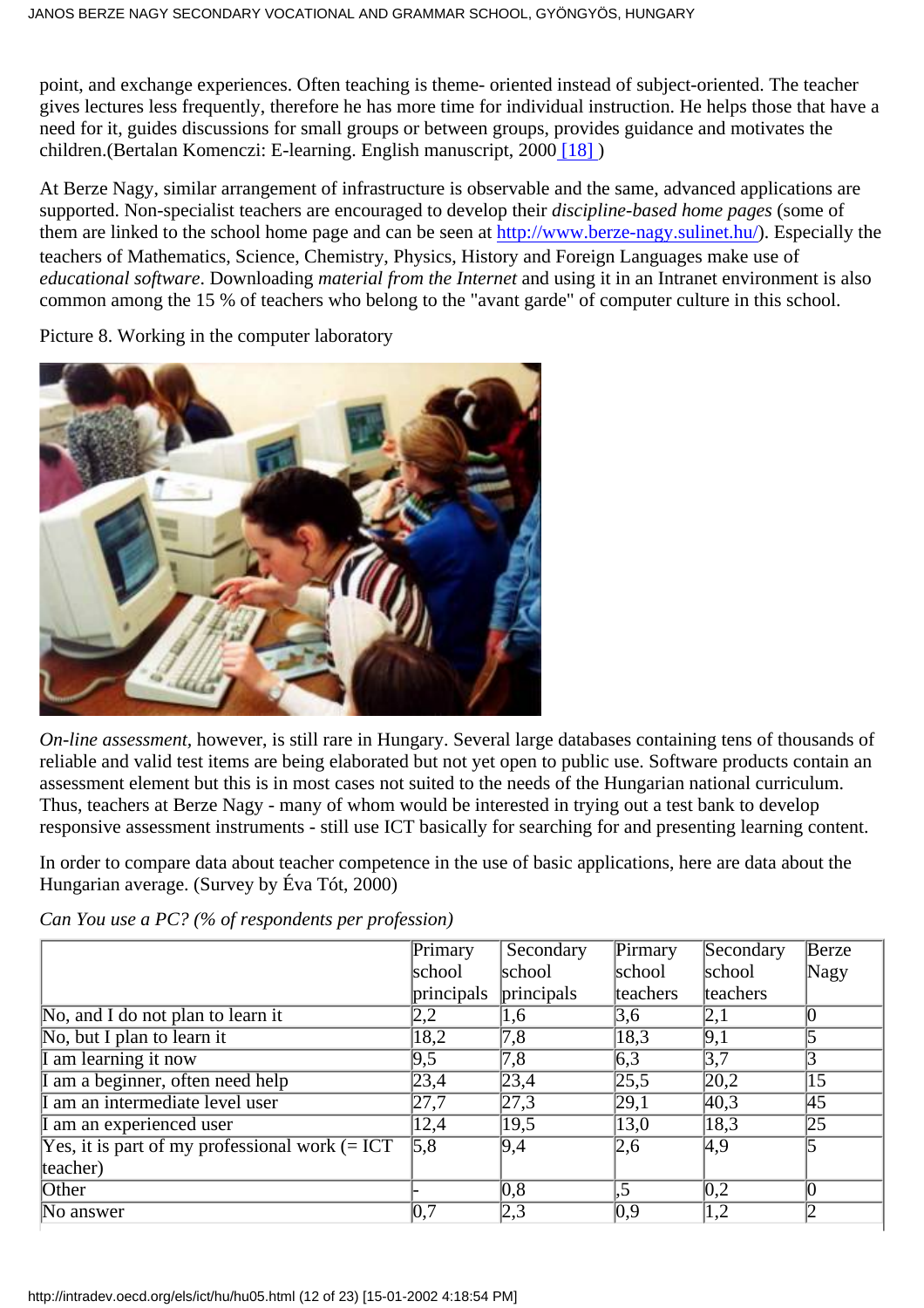| <b>STATE</b><br>$\overline{Os}$<br>7.C3CH | 100 | 100. | 00.0 | 0 <sup>0</sup> | ۱OC |
|-------------------------------------------|-----|------|------|----------------|-----|
|                                           |     |      |      |                |     |

#### 3.4 *Use of ICT for internal communication*

The school is quite large but it is situated in one building. Teachers meet regularly and students may also settle most affairs through personal encounter. Thus, *internal communication is mainly verbal* and e-mail correspondence is only used for discussing a very complicated homework, organising a project or making an announcement involving a group of teachers or students who are known to be on e-mail every day. Written circulation of information among teachers is still much more frequent. There is no staff e-mail list and other internal mailing lists are organised in case a project needs regular correspondence of a group..

Picture 9: Teacher's room



This situation will change from 1 September 2001 when most school related statistics regularly required by the Ministry of Education would have to be handed in through the Internet. Management and staff members as well as administrators involved in the process will have to get used to regular production and submission of electronic documents. Filling out on-line, interactive data sheets may not be an easy task, as most sheets received so far on paper are complicated or require further clarifications. Still, e-business in education will certainly result in the spread of e-mail communication culture. At berze nagy, the infrastructure is given and staff is trained to face the challenge.

*External communication* through the Internet is smooth. Staff members who participate in different national projects or organise international exchanges find it easy and reliable to use the mail server of the school. Internet-based student competitions are also frequented and no mailing problems of attachments are reported to have occurred.

#### 3.5 *Incentives used for spreading ICT culture*

No special incentives are being used but *innovative work is supported*. Teachers interested in participating in ICT projects are given leave of absence for training, travel grants and paid substitutes by the school. (These privileges are far from general and reflect the positive attitude of the management towards this culture.)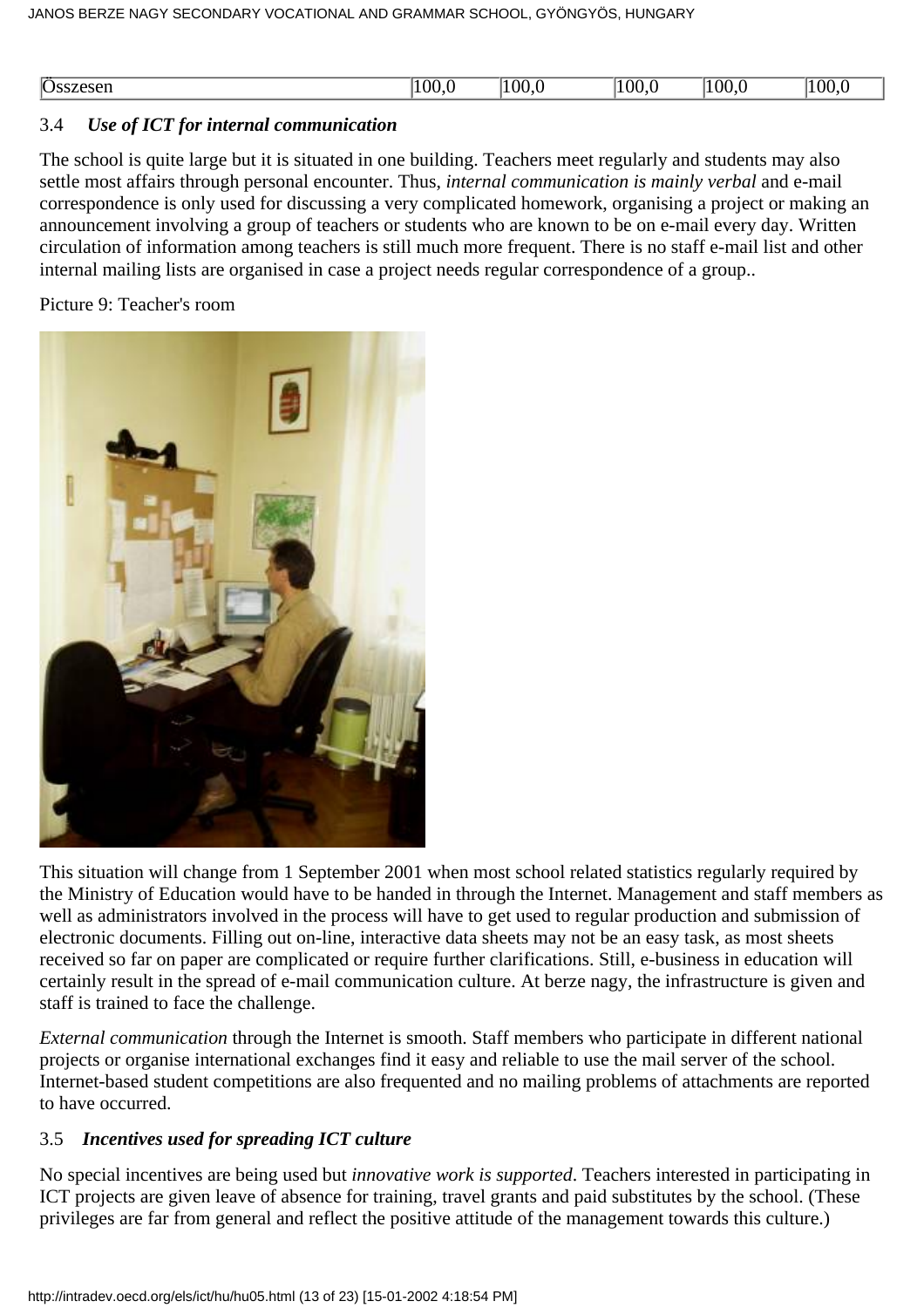Students who do maintenance jobs will be granted more computer use time, more storage space for web pages - the usual barter arrangement for Hungarian schools.

#### 3.6 *Level of computer use by students*

15.800 students from 20 Hungarian schools completed a detailed questionnaire about their computer-related attitudes and practices in a survey done by Balázs Török, member of the research team of Éva Tót at the National Institute for Educational Research, Budapest..[\(http://www.oi.hu/\)](http://www.oi.hu/) One tenth of the sample was also interviewed orally. Students are eagerly interested in computer culture - boys more than girls, but younger boys more than older ones. Playing games is a "boy thing" in Hungary, too - girls prefer chat groups. Being a hacker used to be fashionable - not so much anymore. Nowadays, being an Internet-based entrepreneur proves to be just as exciting and even more rewarding, at least financially. (Systems operators at schools often reported that one-time hackers turned out to be their best assistants once they got bored of and abandoned hacking.) Organising leisure time through Internet databases is a regular activity, too.

Picture 10: A home page designed by a student



*Home page design* is an adolescent art form - most national competitions receive thousands of entries. (See results of the latest one, the educational portal design contest at [http://www.verseny2001.hu/.](http://www.verseny2001.hu/) An interesting student home page (the front page of which is included here as Picture 10 is to be seen at [http://www.berze-nagy.sulinet.hu/noe/tartalom.htm.](http://www.berze-nagy.sulinet.hu/noe/tartalom.htm) The home page of the school band that is also a site for alternative youth culture with interesting texts, good graphic art and useful links is to be found at <http://www.berze-nagy.sulinet.hu/delirium/index.htm>)

Picture 11: Language Lesson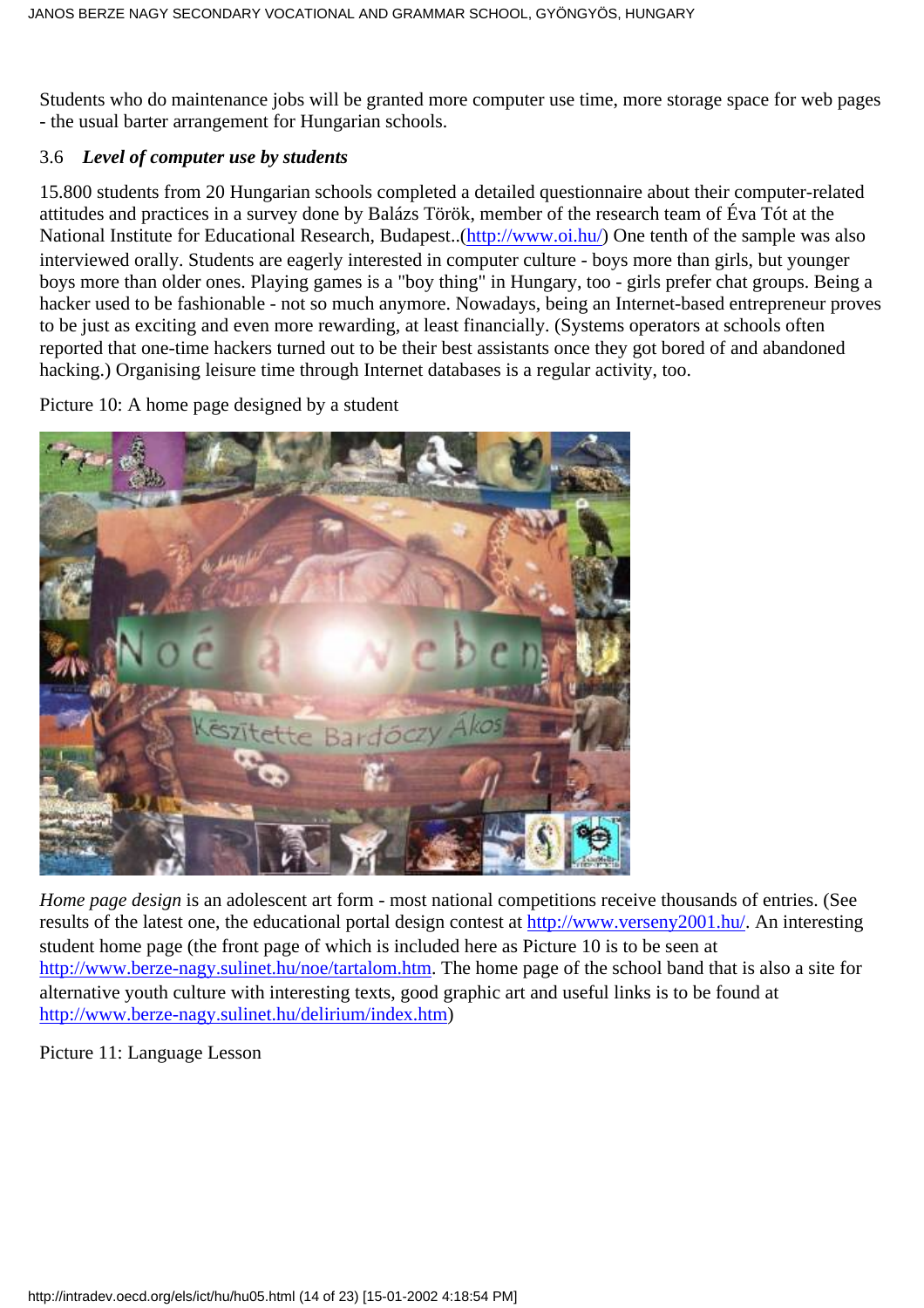

Picture 12: Presentation by a teacher in class



Doing homework with the help of the computer is normal for Hungarian secondary grammar school students but more than 50 % of those studying in vocational schools also search the Net and process their text and data regularly. When asked about the content and methods of ICT education, students are extremely critical. They consider history of PCs - an introductory part of all ICT curricula in Hungary, as many Hungarian scholars took a decisive part in the development of computers - is found boring. Programming, another major part of school-based ICT studies, is considered irrelevant as languages change so rapidly and would like to have more, user-oriented training.

For a comparison, here are some data on student use and attitudes towards computers from a survey by Éva Tót (2000):

*Secondary School Students' Use of Computers (%, multiple responses possible)*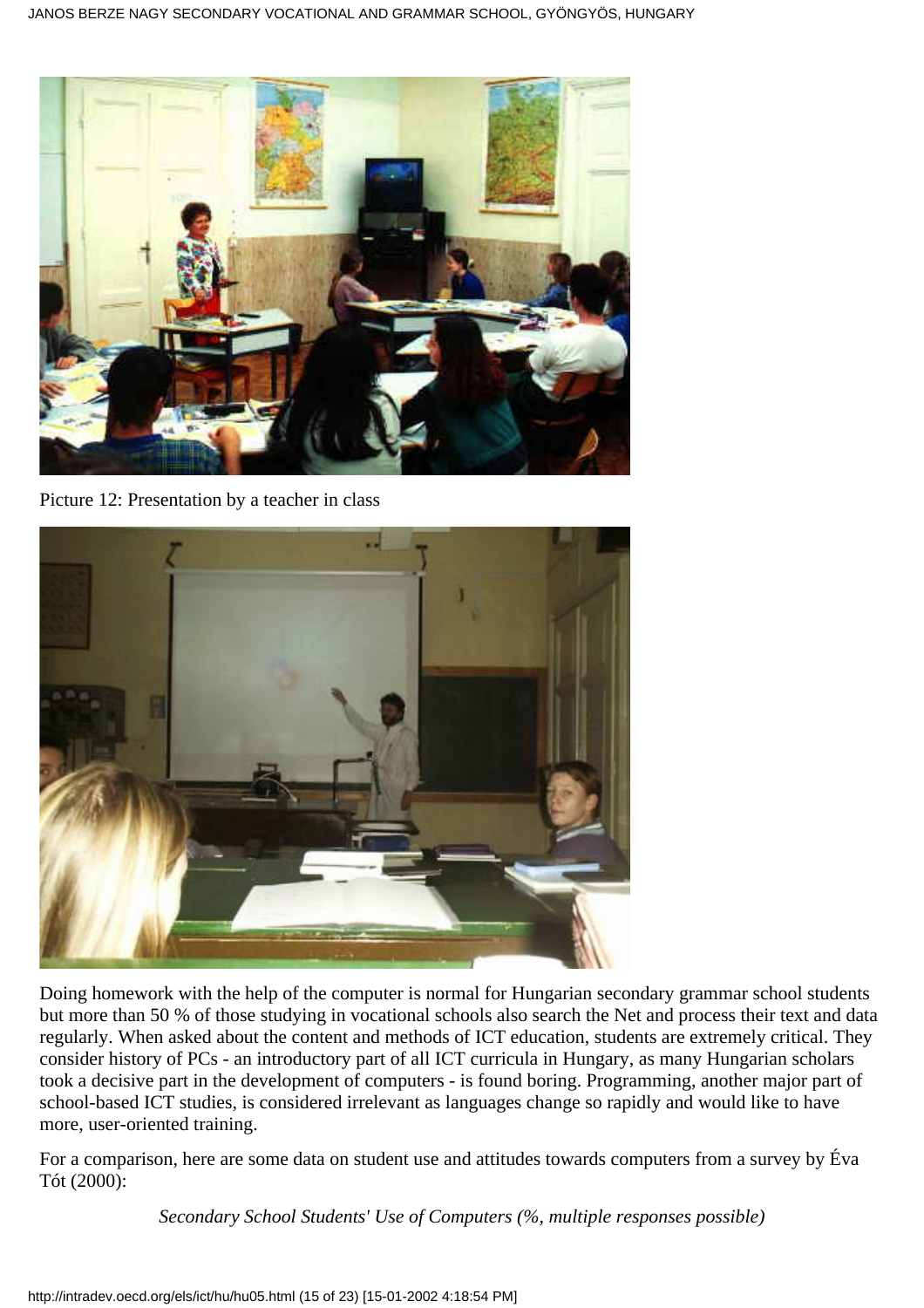|             |       | <b>School based Word processing Games</b> |      | E-mails                  | <b>Internet</b> | other | Total |
|-------------|-------|-------------------------------------------|------|--------------------------|-----------------|-------|-------|
|             | tasks |                                           |      |                          | search          |       |       |
|             |       |                                           |      | $\overline{BOYS}$ N= 248 |                 |       |       |
| Average $%$ | 0,8   | (1,3)                                     | 38,9 | $8.0^\circ$              | 16,1            | 14.9  | 100,0 |
|             |       |                                           |      | GIRLS $N=162$            |                 |       |       |
| Average %   | 15,5  | 19,4                                      | 27,3 | 20,1                     | 11,3            | 0.3   | 100,0 |

We did not survey attitudes and interviewed those students who volunteered to speak about computer culture. Thus, we base our assumptions on the positive attitudes of students at Berze Nagy on teacher reports. Girls seem to be much more positive towards computer culture than the sample in the survey. Total disinterest is rare to find. Teachers presume that more girls will choose the answer that connects computer culture to easier work because they are generally more diligent and task-oriented than boys. Normally, both sexes find word processing an easy way to write an essay and multiple use of texts stored in the computer a big advantage. *Boys and girls seem to be equally capable* of doing the tasks required by their teachers at the ICT lessons or at other classes where ICT is used for teaching a different discipline.

| Opinion                                                  | <b>Boys</b> | <b>Girls</b> |
|----------------------------------------------------------|-------------|--------------|
| I am not interested in PCs                               | 9,1         | 21,4         |
| Computers make my work easier                            | 18,7        | 32,2         |
| Computers are useful for a lot of things apart from work | 69,1        | 43,0         |
| Other                                                    | 2,8         | $ 2,\!5\>$   |
| No reply                                                 | 0,2         | 0,7          |
| Total                                                    | 100,0       | 100,0        |

*Secondary School Students' Attitudes Towards Computers (%)*

In comparison with these results, students at Berze Nagy seem to be better than average computer users in all areas indicated. Homework requiring *Internet search* is quite standard in higher grades. All students can have an e-mail address and storage space on the school server and more than half can be considered regular e-mailers. *Computer programming* is taught from Grade 1 through Grade 4 and is considered a highly esteemed free time activity among students.

#### *3.7 Computer use by students and their parents at home*

For comparison, here are data about Hungarian students' computer access at home (Éva Tót, 2000) Note that secondary grammar school students come mostly from the upper two third of middle class families that are likely to make investments in the future of their children.

|                               | Percentage of   |
|-------------------------------|-----------------|
|                               | students $(\%)$ |
| No computer at home           | 22,9            |
| $PC$ used together with $(a)$ | 44,6            |
| family member(s)              |                 |
| Own PC                        | 32,5            |
| Total                         | (1)             |

*Computer access at home by secondary grammar school students*

No data about home use have been collected apart from the possession of computer. 40 % of students and 60 % of staff members has a PC in the household. With students, almost the same number can be considered a regular out-of-school user. With teachers, the situation may be less favourable as many of them purchase a PC for their children to use.

Picture 13: Facade of the school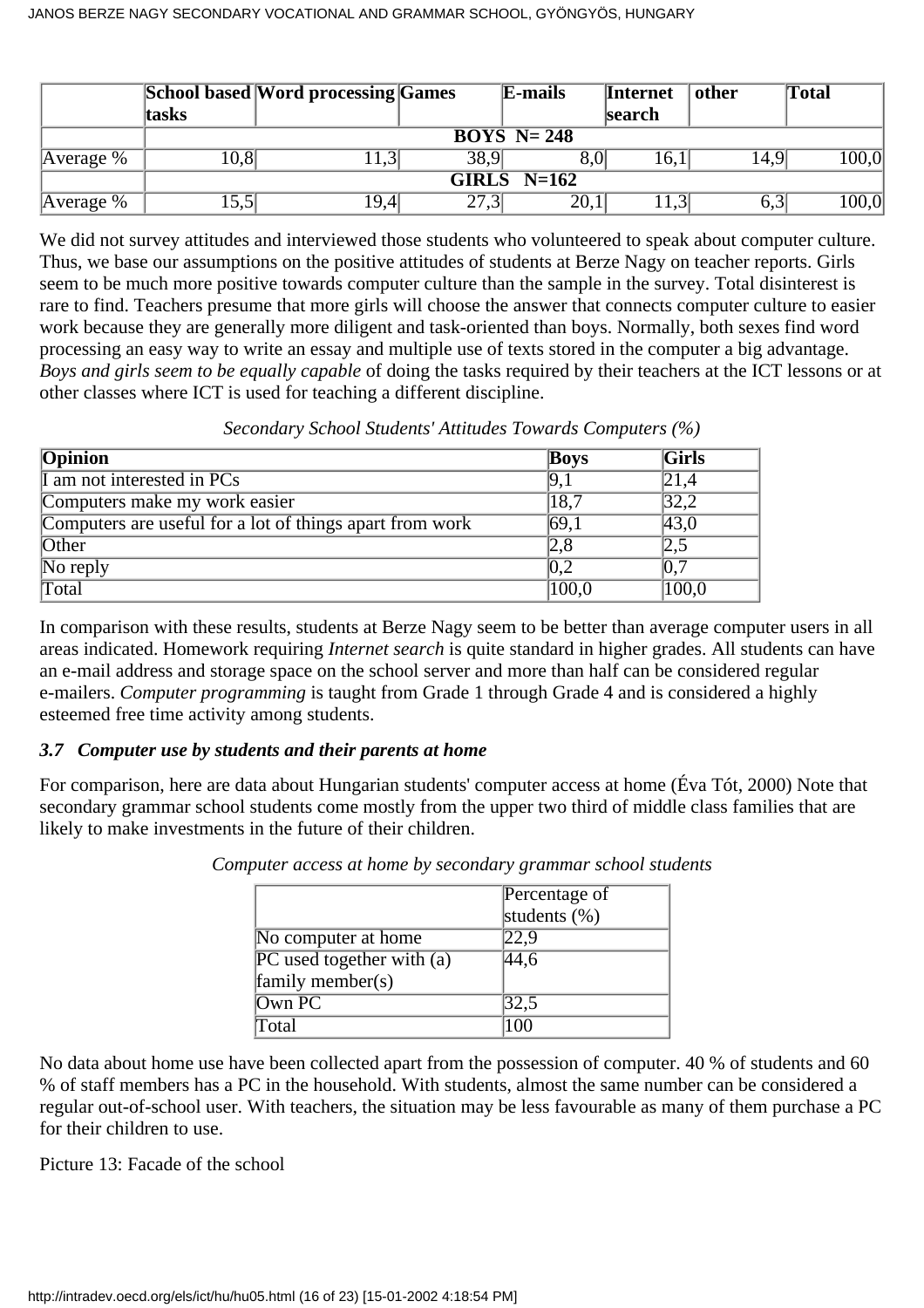

# **4 Projection to the future**

#### *4.1 How likely is it that these accomplishments will remain?*

When Péter Czinder, the present Principal took office in 1999, he had different objectives as well as the maintenance of the high ICT profile of the school. Some of these objectives he considered more important than the continuation of massive investment in hardware. *Moral education*, elevation of character of students and the development of a culture of free time among students seems to be his priorities.

These goals require a lot of effort but ICT innovations will still survive. Two teachers participated in the "ICT - supported teaching" Project of Eötvös University in 2000-2001 and two other staff members indicated interest for 2001-2002. Internet-based international projects will be continued and student and staff exchange with partner schools abroad are also on the agenda. All these require the use of ICT as a tool and medium for communication and guarantee the survival of achievements.

#### **4.2** *How easily could they be extended to other schools?*

The most important element of the innovations at this school is, according to our estimation, the *library as knowledge centre.* This model is complete with floor plan, furniture design, arrangement of computers, software to be used for building databases, Internet search, cataloguing etc. Also, rules and regulations of use have been elaborated, modified and optimised to meet students' needs and ensure safe and efficient functioning. Thus, the "library model" is ready for inspection: it is being presented at national conferences. It attracts a large number of professional visitors and will certainly be adapted by many schools that have the same commitment (and can ensure financial means) to turn their old storehouse of books into a vivid space for ICT-supported learning.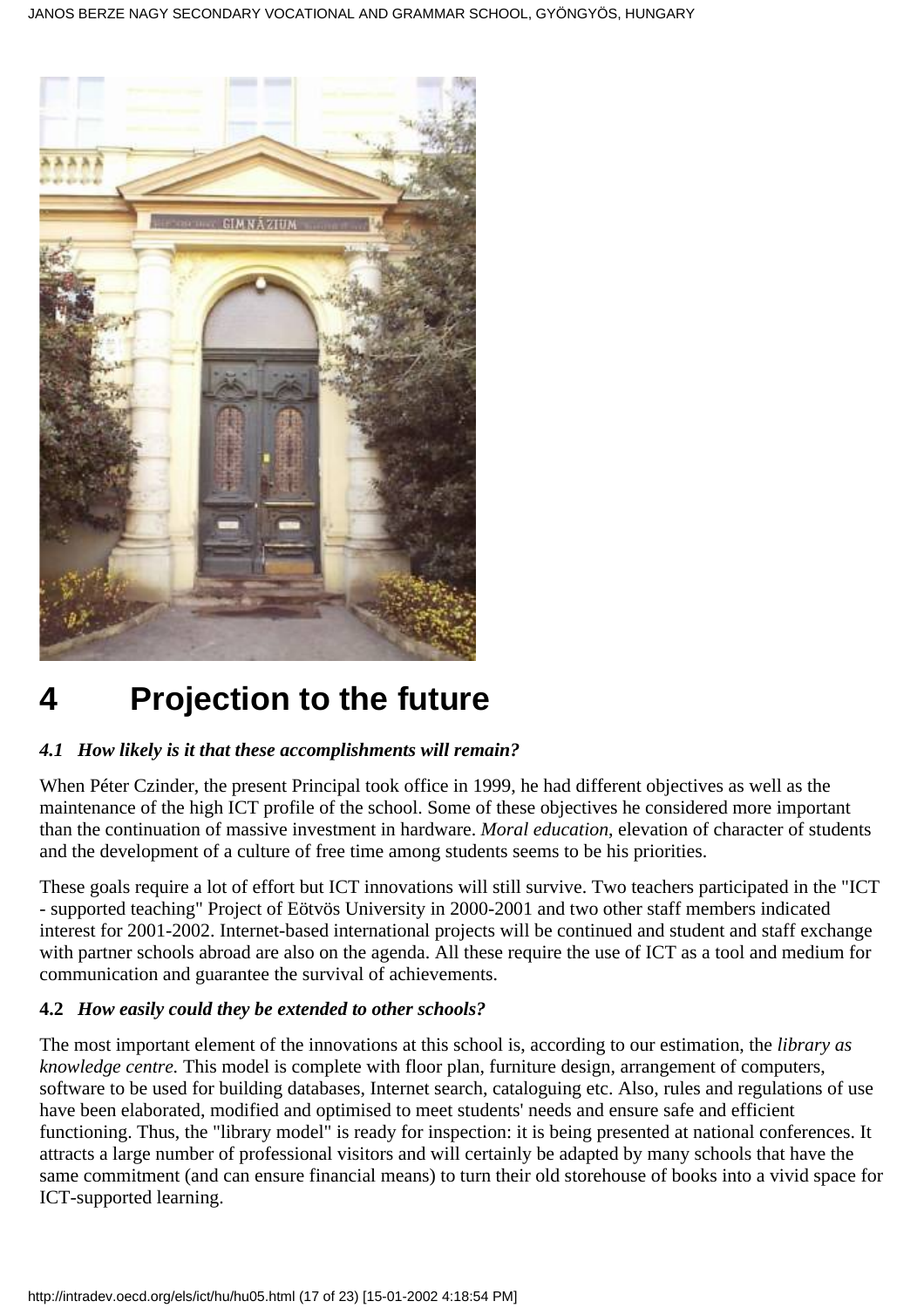Picture 14: The coat of arms of the school



#### *4.3 What resources are required for maintenance?*

Here is an overview of ICT development funding sources for Hungarian schools (data fromt he study of Éva Tót, 2000):

| Source                       | <b>Total</b>     | Primary           | Secondary        | Secondary                            | Vocational       |
|------------------------------|------------------|-------------------|------------------|--------------------------------------|------------------|
|                              | sample           | schools           | grammar          | vocational schools training schools. |                  |
|                              |                  |                   | schools          |                                      |                  |
| Local educational authority  | 17,4             | $\sqrt{23,32}$    | 15,5             | 5,3                                  | 7,6              |
| Owner of school (if private) | 2,0              | 2,0               | 2,3              | 1,6                                  | 2,7              |
| Hungarian grants             | 9,0              | $ 8,0\rangle$     | 9,5              | 11,8                                 | 11,2             |
| Hungarian School Net Fund    | 18,8             | 14,6              | $\sqrt{27,8}$    | $\sqrt{19,7}$                        | 18,6             |
| International grants (World  | 2,7              | $\overline{0,2}$  | 2,6              | $\overline{7,8}$                     | $\overline{6,2}$ |
| Bank, Phare)                 |                  |                   |                  |                                      |                  |
| School budget                | 21,5             | $\overline{25,1}$ | 17,1             | $ 19,0\rangle$                       | 22,0             |
| <b>Sponsors</b>              | 16,7             | 14,5              | 16,3             | $\sqrt{20,5}$                        | 16,7             |
| International projects       | 0,6              | 0,38              | $ 0,22\rangle$   | 1,3                                  | $\overline{0,6}$ |
| Other sources                | $\overline{8,6}$ | 8,32              | $\overline{6,5}$ | $\overline{10,4}$                    | $\overline{8,6}$ |

*Allocation of sources of costs for ICT development (%)*

The local educational authority is not interested in funding ICT maintenance and upgrade as a regular extra-budgetary item. Resources are scarce and the school does not seem to be one of preferred sites for subsidy. The School Net Fund gives grants to new entrants to the system mostly. Berze Nagy has no substantial local sponsor for ICT development and can spend on these costs less than the average percentage for "school budget" indicated on the table above.

The biggest problem has been and will remain to be the cost of *repair and replacement* of old parts or whole PCs. Government regulations are needed to settle this issue as the future of ICT culture in this country cannot depend on the schools' ability to find sponsors to ensure normal functioning.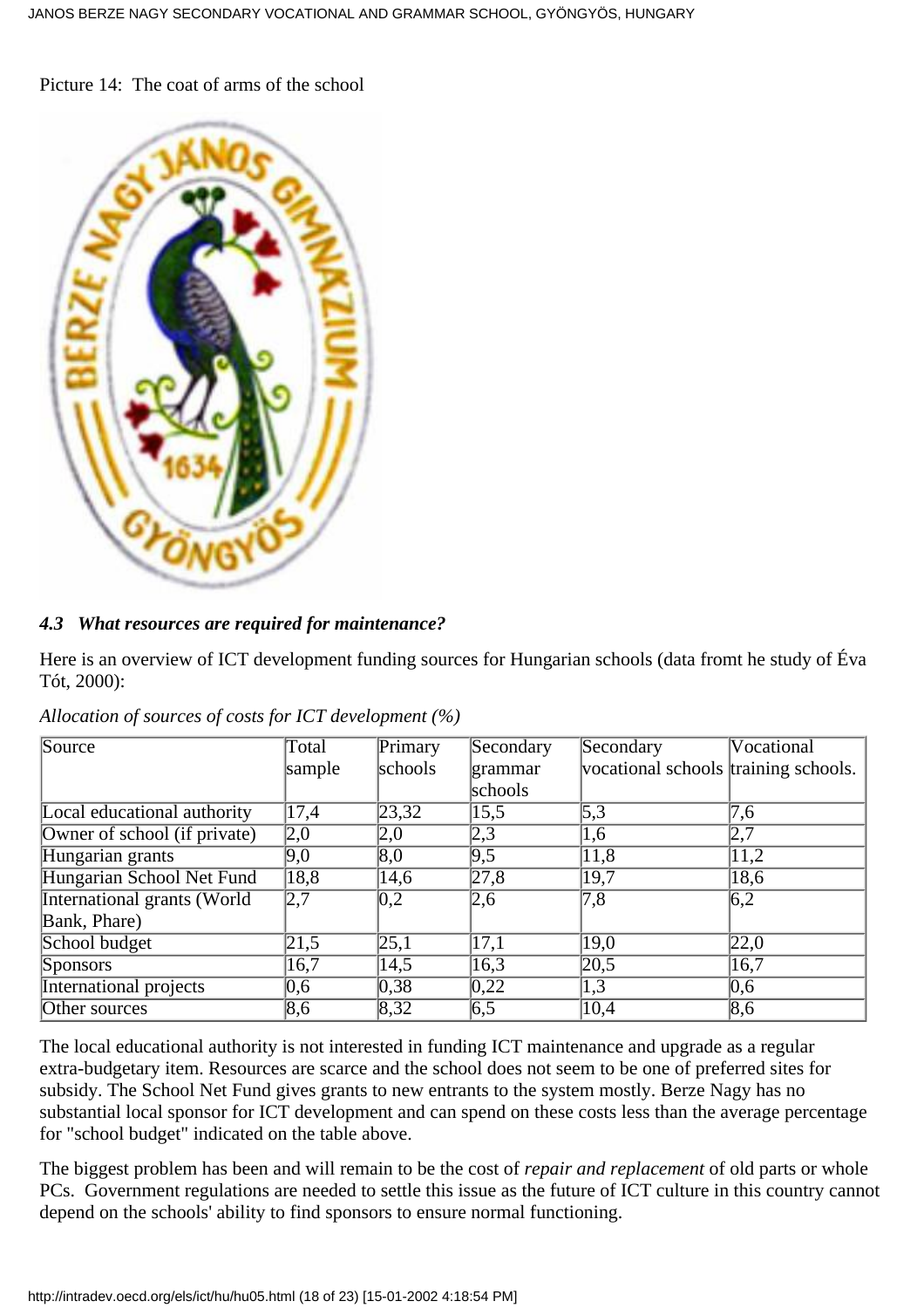There are not enough computers for all the applications teachers are ready and able to do. Classrooms should be equipped with at least one PC and a projector - a vast expense that may only be covered from grants. (A major grant application for projector purchase is due to be issued but only one projector per school will be financed for successful applicants.)

# **5 Main hypotheses**

*1. Technology is a strong catalyst for educational innovation and improvement, especially when the World Wide Web is involved. The rival hypothesis is that where true school-wide improvement is found, technology served only as an additional resource and not as a catalyst, that the forces that drove the improvements also drove the application of technology to specific educational problems.*

The first hypothesis holds with a small correction*. ICT used to be the catalyst for innovations but when the pace of development got slower, innovation did not stop - it only sought other channels*. Berze Nagy is a lively, innovative learning community where educational innovation is a standard feature of existence. At present, it is moral education and the emphasis on cultivating minds not just teaching facts is in the focus of attention - with ICT still there, still active as a catalyst but not an aim in itself any more.

*2. The diffusion of the innovation/improvement (and therefore of ICT) followed the traditional diffusion pattern for innovations, as outlined by Rogers (1995). The rival hypothesis is that technology functions differently from traditional innovations and that therefore different diffusion patterns occur.*

<span id="page-18-0"></span>ICT technology seems to have a *different diffusion pattern* from other educational innovations. Paul Starr, a specialist in American education, divides the use of computers in schools into three evolutionary phases: [\[19\]](#page-22-2) The first phase occurred between the early seventies and the early 1980s. Computers were primarily used to *teach programming* and for simpler computer-assisted instruction (CAI). This was a heroic age, made up of a subculture of devoted teachers and enthusiastic students far from the mainstream of education. This phase occurred in Hungary almost at the same time and resulted in magnificent results of students at international competitions. Only a small group was targeted - the very best of a cohort - thus computer culture was considered elitist and unapproachable for the "masses" of students and all teachers except for the Information Technology specialist. Berze Nagy was among the first schools to embrace this culture.

The second phase started in the early 1980s with the appearance of the *personal computer* that had graphic user interface and turnkey software programmes. In schools, computers were located in laboratories. *Computing as a subject appeared in the curriculum*, and students could learn the basic skills of operating computers. More and more teachers became aware of the hidden possibilities offered by computers regarding major subjects and in the administration of teacher's work. Students and parents exerted pressure to expand computer use in schools. In Hungary, this was the phase when massive computerisation of schools started to happen with the first international projects. Berze Nagy was among the front runners.

Presently, the third phase is being experienced all over the world, with the main driving forces being the appearance of *multimedia computers* and the explosive growth of the Internet and the World Wide Web. During this process the computers have become instruments of paramount importance. Currently, computers are omnipresent, i.e. available for everybody. The computer has been transformed from a segregated periphery into a ubiquitous presence, with its easy accessibility, and its presence as the main organising and communicative element of the learning environment in the modern school. Berze Nagy has contributed with the scheme of scattered computer placement and the idea of the library as knowledge centre to the "democratisation movement" of computers.

These three phases together can be considered a pattern of diffusion of computer culture. Unlike any other innovation, it is bound to technology and can be accelerated or made slower by political decisions. Schools alone are unable to transform their learning environment but if basic infrastructure is granted, their role becomes crucial in the success or failure of diffusion.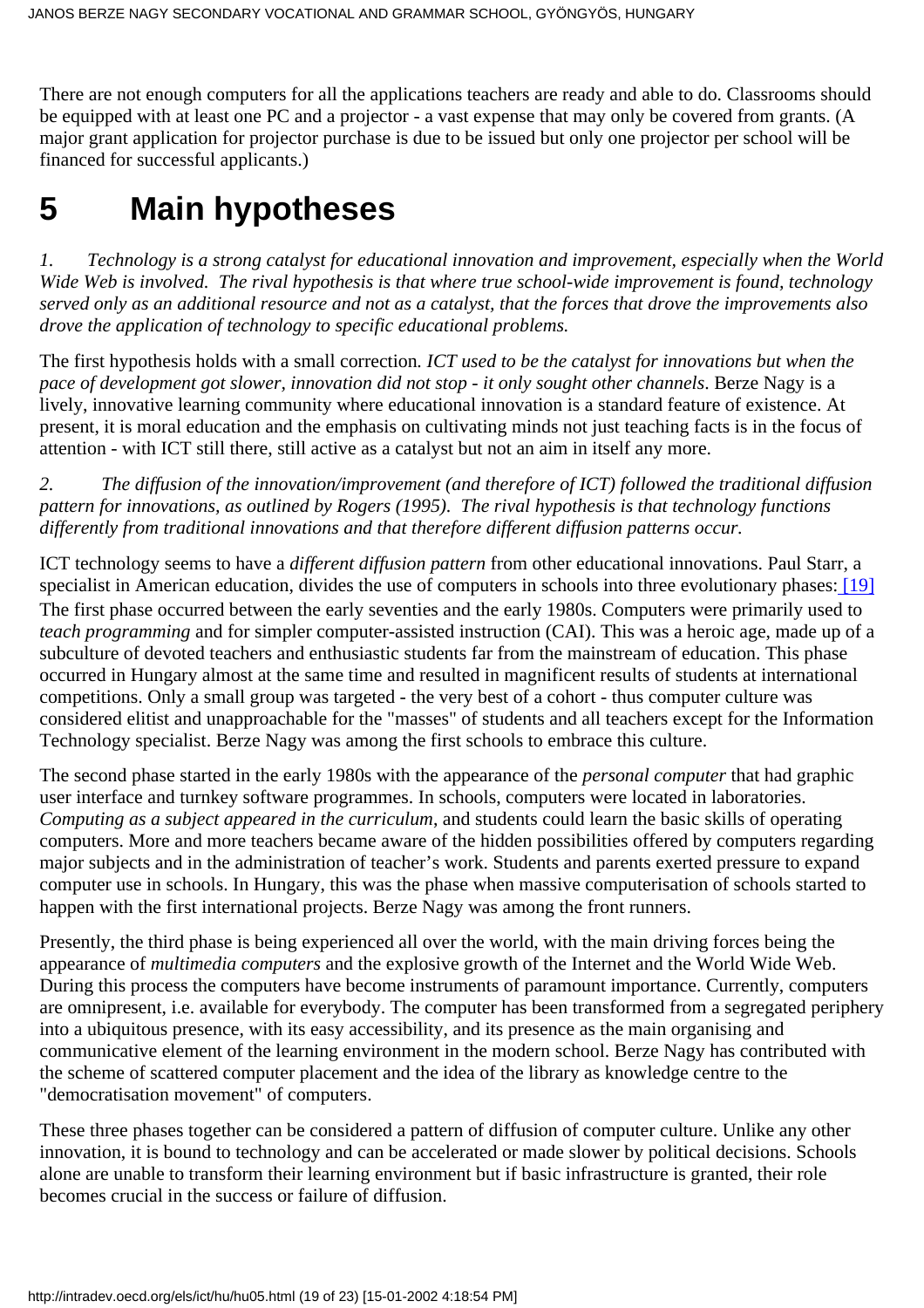*3. Successful implementation of ICT depends mostly upon staff competence in the integration of ICT into instruction and learning. This hypothesis assumes that teachers mediate ICT applications when they are successful, and that ICT's academic value relates positively to teacher competence. The rival hypothesis is that the school technological infrastructure and student ICT competence rather than staff competence determine ICT implementation outcomes.*

As indicated in the other Hungarian case studies, the quality of ICT culture *at the time of study - at the beginning of the third millennium -*seems to be influenced by the quality of teaching much more than the level of infrastructure or student competence. Here again, a pattern of change can be observed that is peculiar to ICT as an educational medium. In the eighties, when machines were far from user friendly, infrastructure and student competence seemed to be much more important than teacher competence. Teachers were amazed at what a computer can do and were often unable to install an educational CD-ROM without the help of a student. At this time, no real computer-supported teaching was observable - there were experiments that broke the virgin soil of CAL. In the late nineties, however, when PCs and multimedia software meant to be used by babies became a standard feature, teachers were no more overwhelmed by difficulties of handling a computer. Gradually, as they became more confident, they also had more and more time to evaluate software content, reflect on pedagogical effects and do substantial planning for ICT use.

At Berze Nagy, ICT skills of students are developed by a series of non-specialist teachers. *They rely on student skills for support but not for basic guidance*. They are able to make up for the inadequacy of infrastructure through using traditional media along with ICT-based ones. Thus, by the start of the third phase of educational computing, teachers have become the most important agents of change - as the first hypothesis indicates.

*4. Gaps in academic performance between high and low poverty students will not increase when all students have equal access to ICT. The rival hypothesis is that equal access to ICT will lead to more advantaged students increasing the performance gap with disadvantaged (high poverty) students.*

There are no real high poverty students at Berze Nagy, therefore observations in this respect cannot be made.

*5. Successful implementation of ICT will lead to the same or higher academic standards in spite of the low quality of many ICT materials. Academic standards are a function of teacher and school expectations and not of the standards of textbooks, ICT materials, and the like. The alternative hypothesis is that ICT use will lead to a lowering of academic standards as students spend more time on marginally beneficial searches and in browsing poor quality Web and courseware content.*

ICT is not yet used to an extent that would affect the academic level of any Hungarian school. Still, teachers at Berze Nagy - the same way as their colleagues in the other schools we visited - found it important to emphasise the need for rich in content, reliable *educational portals and an impartial educational software assessment site to guide inexperienced teachers in their choices*.

### **Appendix A : Methodology; description of the amounts and types of data collected**

*Size and composition of the research team*: Among the two educational researchers, one has been the former principal of the school who is now studying for his PhD in ICT and Education. The team included a subject specialist who observed lessons in science subjects where most ICT applications are utilised.

*Amount of time spent at the school*: 4 days

*Amounts and types of data collected*:

- *Interviews* with teachers and school administration (8 interviews executed)
- *Interviews* with parents and students (10 interviews executed)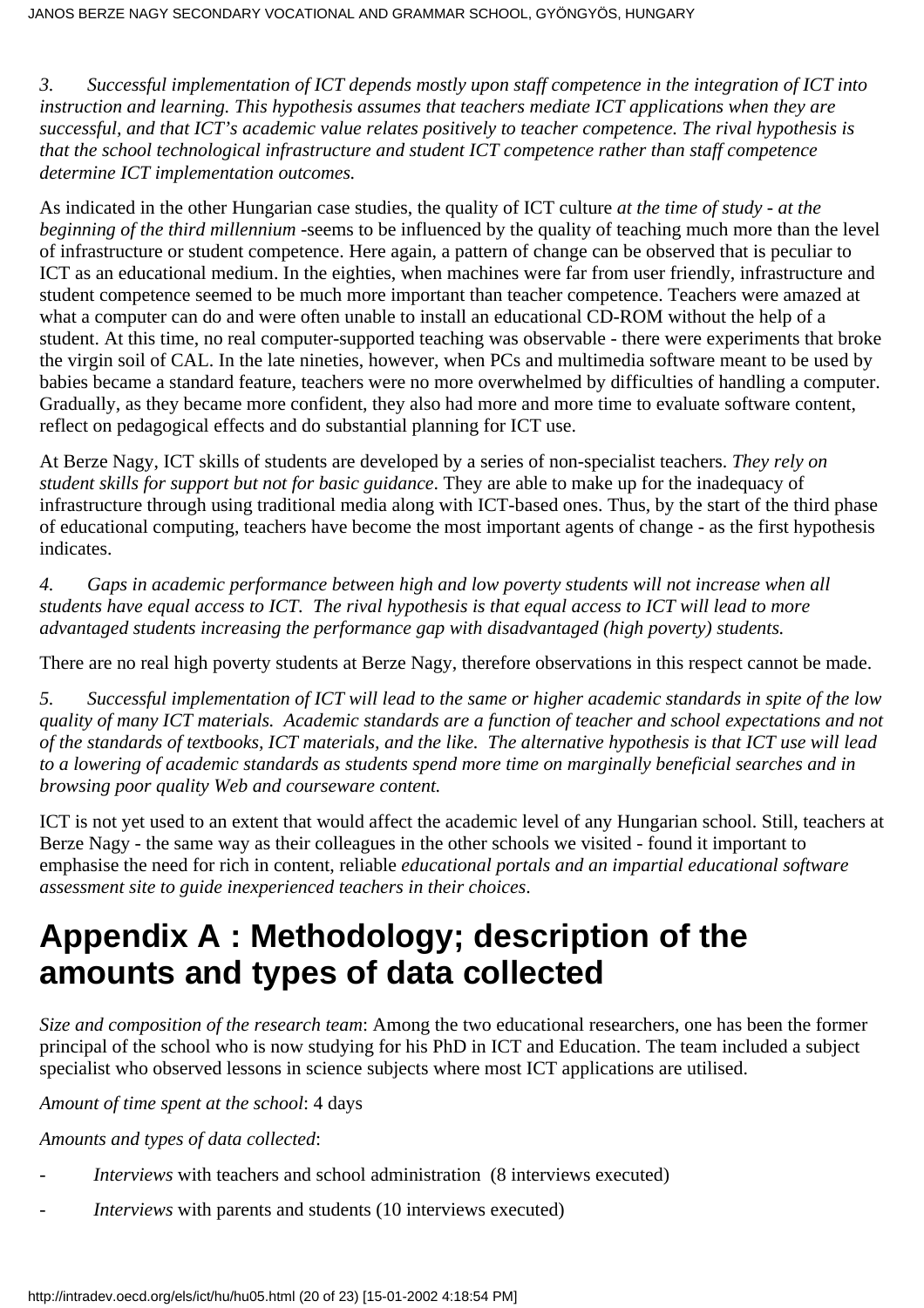- *On-site observations* of classes (12 lessons observed)

- *Observation of written and visual communication* of the school (analysis of school home page, 5 home pages of students, 5 home pages of teachers related to special disciplines)

- *Analysis of digital teaching aids developed by staff*

- *Questionnaires of ICT use* given to all staff members, 85 % replied

- *Critical reading of project applications and reports by staff members* for grants donated by the school and by foundations.

- *Observation of student work* done with the help of computers (papers, presentations, tests, creative work, computer programmes etc.)

### **Appendix B: Use of computers by teachers and students-based on the Teacher ICT Use Questionnaires**

(Berze-Nagy)

| <b>Activity</b>         | Teachers who do it (%) | Students who do it $(\% )$ |
|-------------------------|------------------------|----------------------------|
| Teaching                | 15                     |                            |
| Word processing         | 30                     | 30                         |
| Correspondence (e-mail) | 15                     | 30                         |
| Chatting                |                        | 30                         |
| Downloading files       | 15                     | 20                         |
| <b>Browsing</b>         | 20                     | 40                         |
| Playing games           |                        | 60                         |
| Programming             |                        | 40                         |
| Administration          | 10                     |                            |

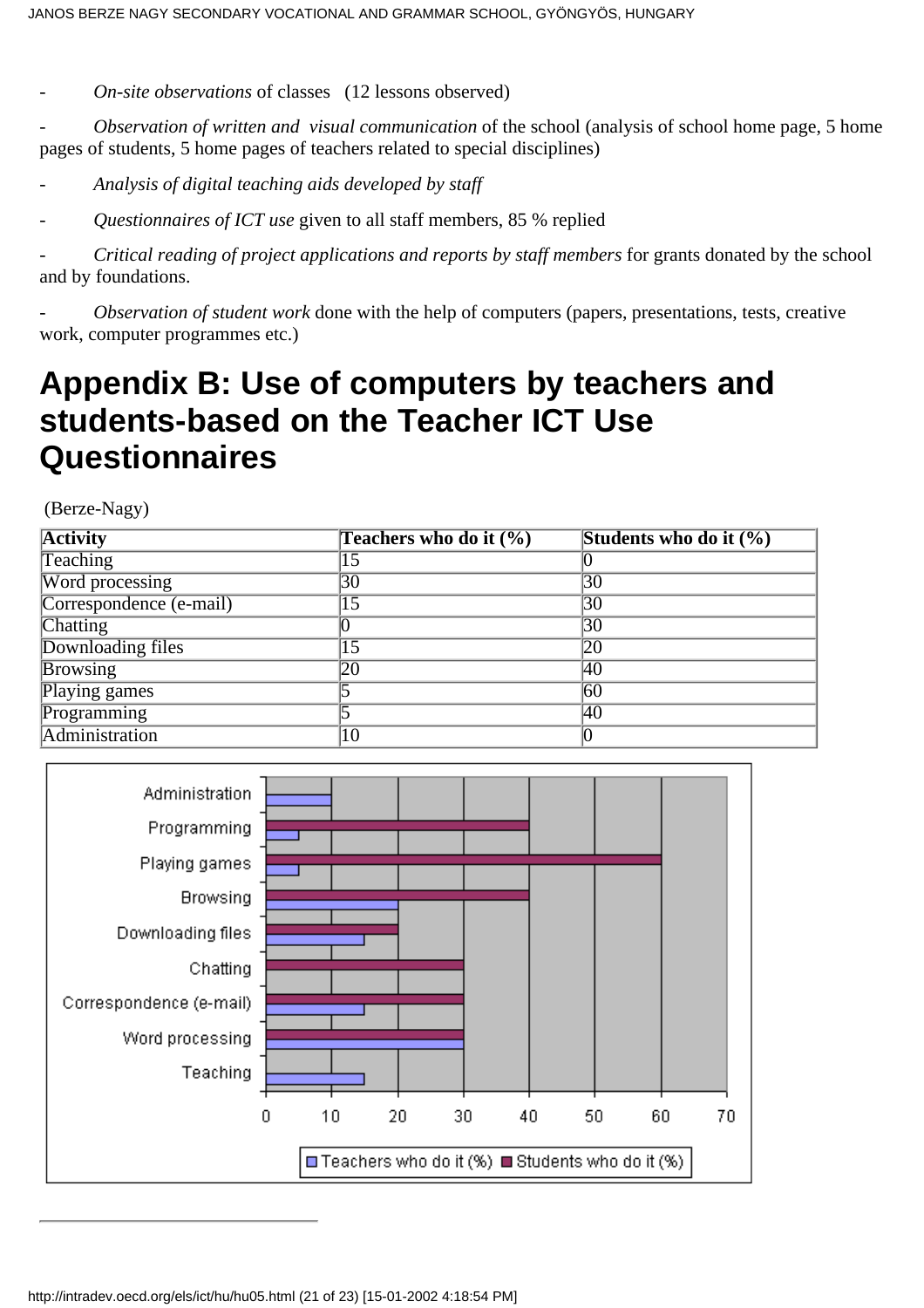<span id="page-21-0"></span>[\[1\]](#page-0-1) A survey on computer usage was completed by the Hungarian public opinion poll agency Szonda Ipsos and the GfK Market Research Agency in spring 2000. Results were published in several daily papers, our quotes are from Magyar Hírlap, 18 June 2000.

<span id="page-21-1"></span>[\[2\]](#page-1-0) The Information Society Trends Research Centre (Hungarian name: Információs Társadalom- és Trendkutató Központ, abbreviation: ITTK) is a UNESCO-supported institute at the Budapest University of Technology, headed by László Z. Karvalits.

<span id="page-21-2"></span>[\[3\]](#page-1-1) Source: Hungarian Home Statistics 1999. Report published by the Central Buro for Statistics, Budapest.

<span id="page-21-3"></span>[\[4\]](#page-1-2) By the end of 1997, in the 901 Hungarian secondary schools there were 4975 independent and 12420 networked computers with 1906 of them connected to the Internet. There were 1.5 computer laboratories per secondary school in average and one per school had an Internet access.

<span id="page-21-4"></span>[\[5\]](#page-1-3) In all the Student Olympic Games in Computer Scinence in the 1980s, Hungarians ranked among the first 5, winning gold medals in the first three of the games. With very little opportunities for out-of-school practice, Hungarian students won because they were almost totally platform-independent. Machintosh or IBM, they were able to compete in any of the environments the same way as they had to benefit from any opportunity to get computer access at home. Flexible and creative, Hungarian youngsters easily adopted to the machines offered by the organizers and could concentrate in the task while their competitors were still busy getting used to the new facilities.

<span id="page-21-5"></span>[\[6\]](#page-4-0) Lewis J. Perelman: School's Out. Hyperlearning. The New Technology, and the End of Education William Morrow and Co.

<span id="page-21-6"></span>[\[7\]](#page-4-1) Seymour Papert: The Connected Family. Atlanta, 1996, Longstreet Publishing.

<span id="page-21-7"></span>[\[8\]](#page-4-2) "Um eine gute Frage zu stellen, muss man schon viel Wissen!" / Prof J. Weizenbaum/ In: Der Mensch im Datennetz.Tv-film, Bayerische Rundfunk 1996, R: Wolfgang.Hedinger

<span id="page-21-8"></span>[\[9\]](#page-4-3) Informations Highway setzt eigentlich den selbständigen, urteilsstarken Verspand voraus. Er bildet ihn nicht.....Und das ist möglicherweise unser Problem." In: Internet.Das Netz der Netze. TV- film, WDR , Martin Schneider

<span id="page-21-9"></span>[\[11\]](#page-7-0) Thomas Edison in 1913 imagined, that the spread of moving pictures would soon make most, if not all books unnecessary. Herbert Hoover, as the Minister of Finance in 1926, predicted in the inauguration of the first radio transmitter that the enmeshing stations in America would disseminate the proper and selective use of language. David Sarnoff, the technical director of RCA in 1939, thought that high quality TV games would improve general taste throughout the country

<span id="page-21-10"></span>[\[12\]](#page-7-1) Paul Starr, "Computing Our Way to Educational Reform," The American Prospect no. 27 (July-August 1996): 50-60. On-line: http://epn.org/prospect/27/27star.html).

<span id="page-21-11"></span>[\[13\]](#page-7-2) Theodor Roszak : The Cult of Information. University of California Press, 1994.

<span id="page-21-12"></span>[\[14\]](#page-8-0) Stoll,Clifford: Silicon Snake Oil. Second Thoughts on the Information Highway. N.Y.,1995, Doubleday.

<span id="page-21-13"></span>[\[15\]](#page-8-1) Clifford Stoll: Prophet, unplugged. Published by David Plotnikoff, Mercury News Staff Writer: Friday, April 21, 1995. Online: <http://spyglass.sjmercury.com/archives/stoll.htm>

<span id="page-21-14"></span>[\[16\]](#page-8-2) Postman,Neil:The end of Education, New York, 1995, Alfred A. Knopf.Inc, 63. P